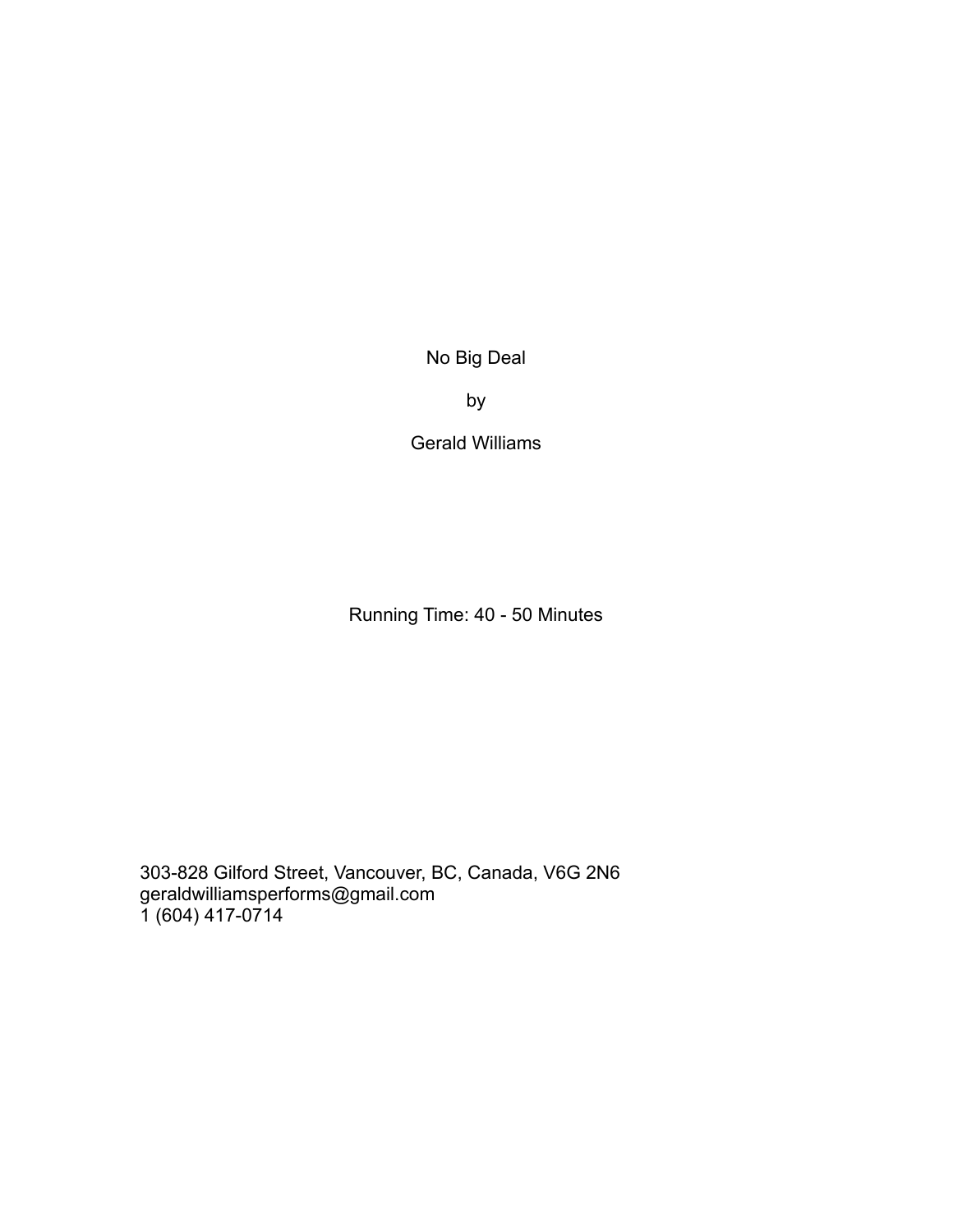**Characters** Woman - Strong. Determined. Funny. Self-deprecating.

Boyfriend - Awkward. A normal young guy. Considerate, well-meaning, unsophisticated.

Perpetrator - Smooth, endearing. Mothers like him.

Synopsis. Three people explain their story about an incident on a bus. The incident was a case of unwanted touching, sometimes referred to as no big deal.

## Staging

Three chairs. When the woman describes what the perpetrator did she moves her chair beside him and acts out the incident controlling his body.

The characters take notice of each other at times that seem natural.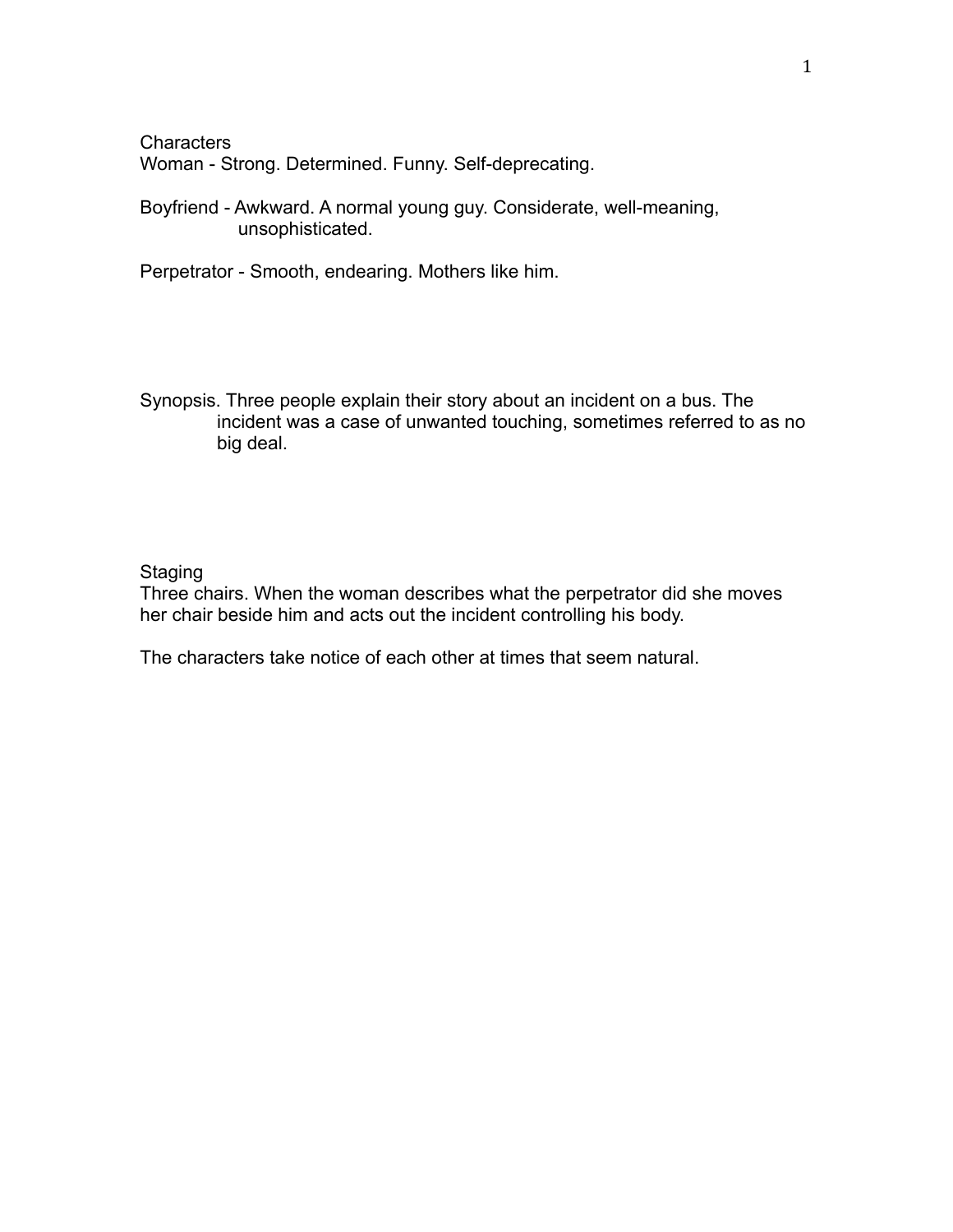### **Perpetrator**

I don't know why I did it. I'm not like that, seriously, I am not that person. I want to apologize. I'm deeply, deeply sorry for what happened, and if there is anything I can do to make it up to the girl….I'm in therapy now, classes on sexual awareness. I enrolled as soon as the police released me. I got to my car I pulled out my phone, found a place on line and telephoned and registered for classes, therapy, right there in the parking lot of the police station. I'm taking responsibility for my life and frankly, speaking out's a relief to finally get some help with this. Maybe it sounds terrible to you, but it's a weight lifted off me, I feel lighter, happier now. I have a group, and my individual counselor, someone to talk to, to help me, cause I have a problem, I know that. But now I can identify the cause, make sure I never get into this kind of trouble again. Nip it in the bud. I'm grateful for the support.

# **Boyfriend**

When my girlfriend told me what happened I was super pissed. I wanted to find the guy and punch him in the flippin head, you know. Who would do that to someone? I mean c'mon, you know. It pissed me off. I'm not a violent guy or anything, you know, I mean, I don't think people should go violent when they disagree or anything, I don't think war is good or terrorism or anything, but geez, I was so pissed, like ragin' when she told me; I wanted to find him and punch him in the head. Shit.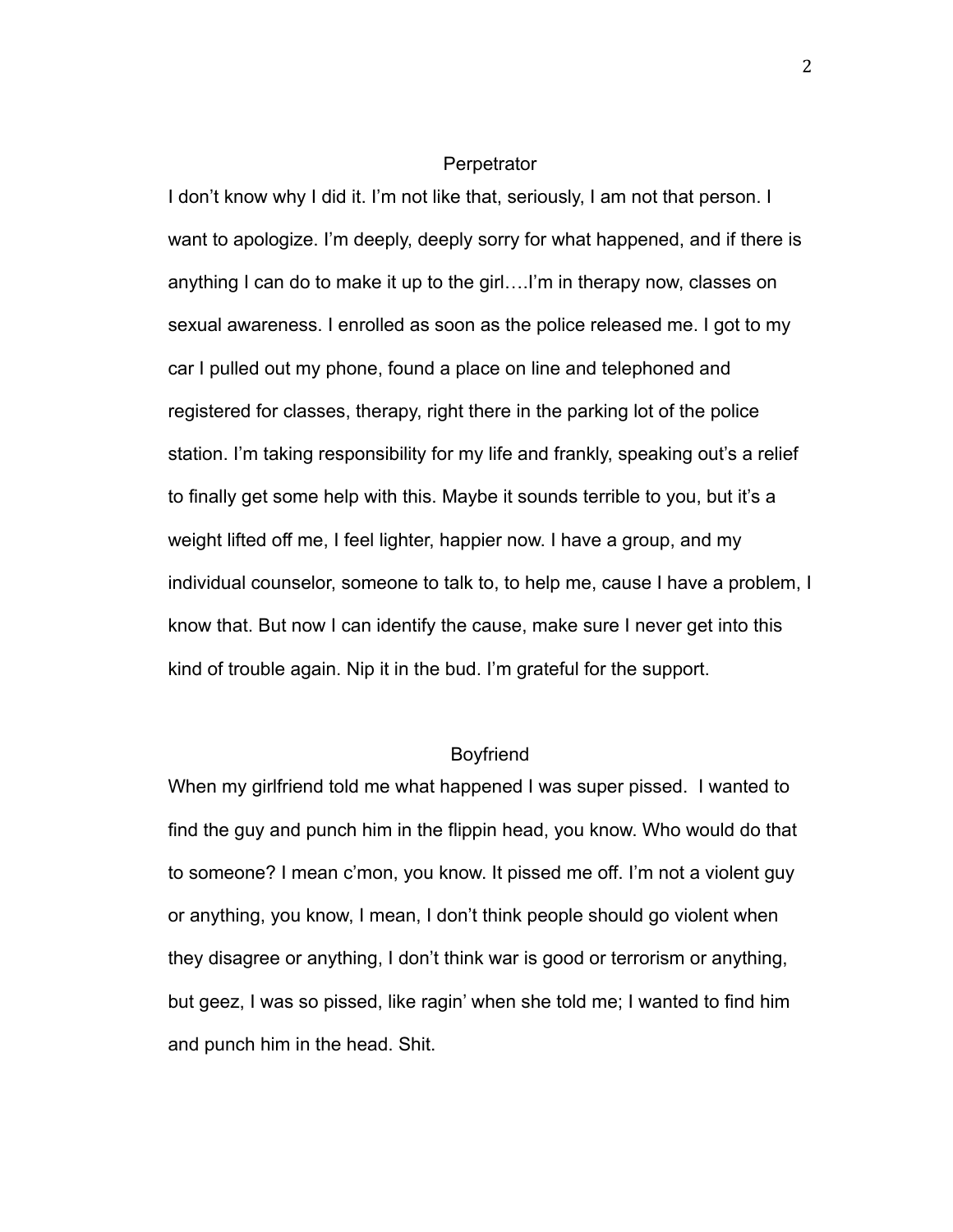It was no big deal. The guy put his hand on my leg. I was sitting on the bus and I was insanely working lines for an audition. I'm an actor….well, I graduated theater school and work as a waitress, so, yeah, that makes me an actor.

My audition. On the bus. Bus. Guy. Hand. Right, insanely working on lines. I practice lines everywhere. It takes me a bus, a train and a bus to get to this audition. Two hours of my life. Bus one. Rehearsing lines, romantic comedy: "Excuse me sir, is Mr. Phelps on his way?"….pause…Reaction look of shock surprise,..."Oh you are, well how silly I must look" Shakespeare right? Ok, it's a student film – or "indie" if you want to get snooty – either way, no one'll ever see it, but we keep going because it's all about staying fresh, staying focused….all I can say is be nice to waiters cause if they're acting nice, that's the acting gig they've got that pays.

## Boyfriend

It's not her fault totally, you know, not her fault. I heard the guy got arrested and had to hire a lawyer and everything. Good. People who do that should be fricken' thrown in jail and get the shit kicked out of them; become someone's bitch. What a great punishment if you think about it, right, guys like this get put away and become the bitch of some lifer, you know, like get their ass swiped right. Sick pukes.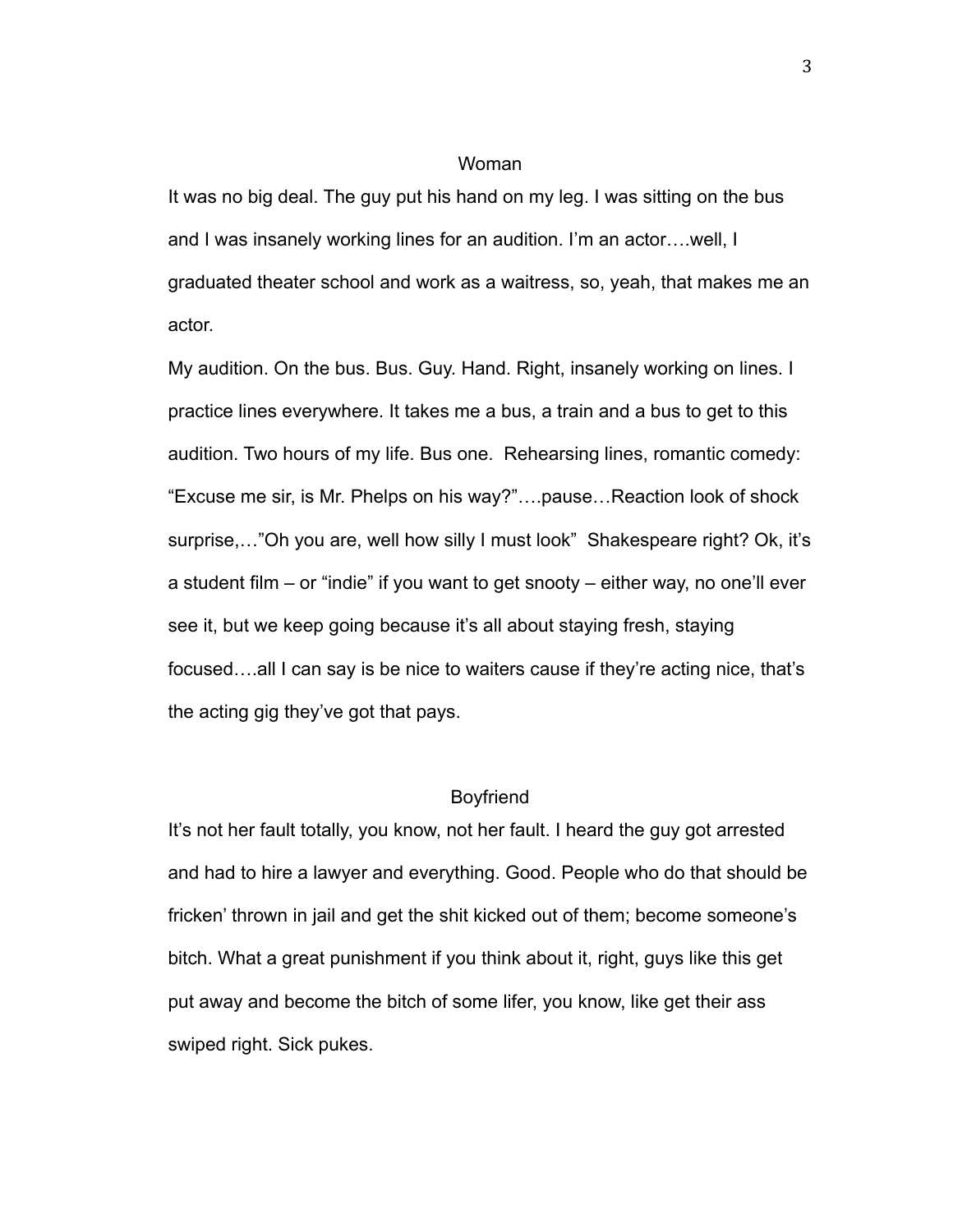My audition. On the bus. Bus. Guy. Hand. I'm getting there. I am. When I called the police, they said, take your time, just tell it in your own words. I thought I'd have to convince them. I was ready for a battle. I thought I'd be passed along to a woman, you know, someone who sounded all warm, inviting. Someone you could just fall into. But it was a guy. He was so nice. When I tell my story I sound angry, and he sounds just like the way I want my brother to sound when I come home from a crappy date and we sit in the kitchen late at night eating ice cream and whispering and laughing so we don't wake mom and dad. Sigh.

### **Perpetrator**

Something is wrong with me; sexually. I know I spend too much time alone, and spend too much time looking at the Internet. I put a filter on my laptop so I can't look at porn anymore, there's no way for me to access it at all. That's such a huge relief. I really felt, since I was a kid, since I was little, I felt like the chance to get porn, I mean, how easy it is, like it's almost so easy you're forced to look at it, like there's no choice. I feel like older generations are so much more lucky because they didn't have these temptations, they couldn't just go and look anytime they wanted, they had to put in effort, and frankly, if I had to put in any effort I probably wouldn't have done this, because, and you can ask my friends, because I am seriously lazy.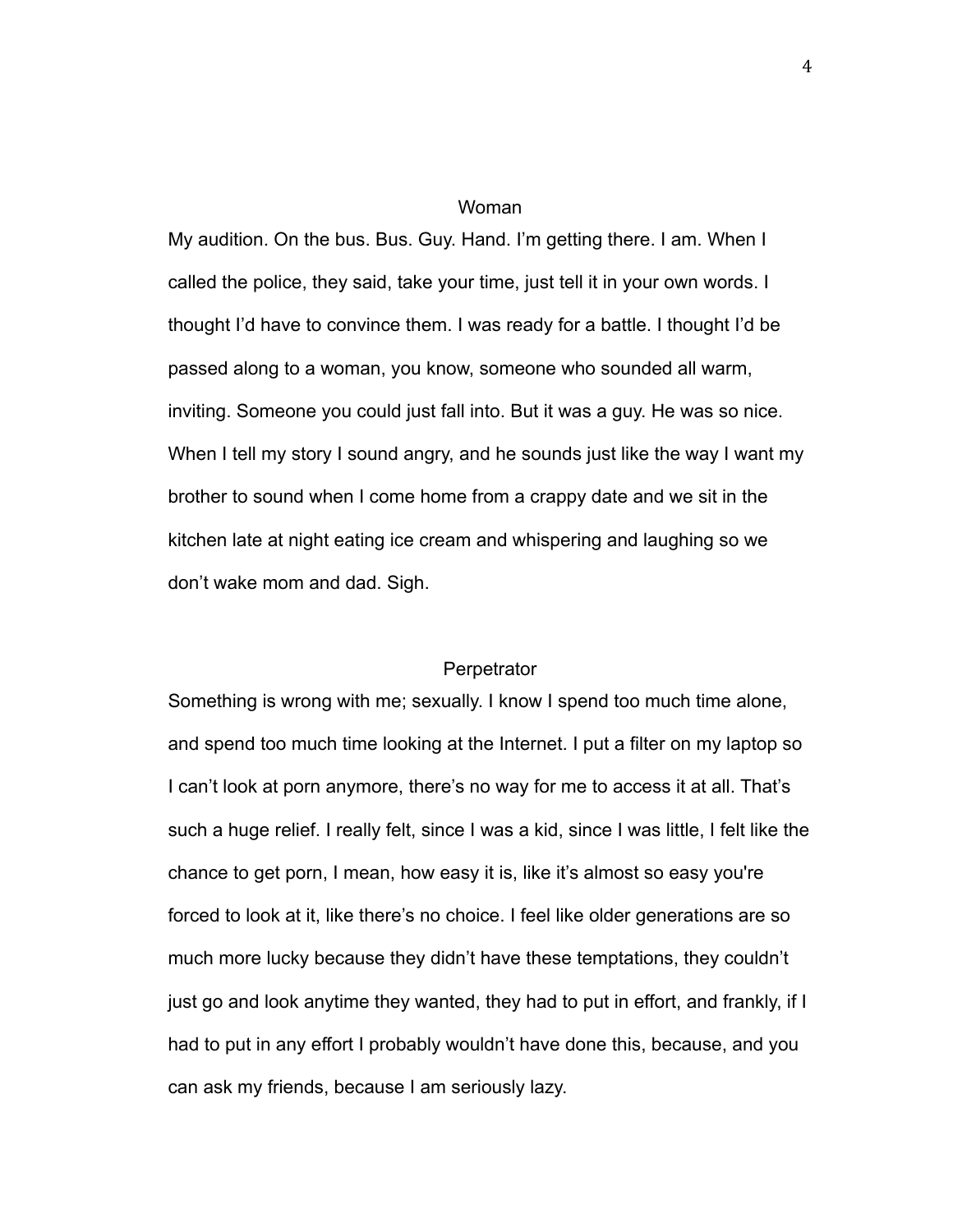On the bus. Bus. Guy. Hand. Right. More, right? I gotta say more. I texted one of my friends right after it happened. He's wise and gay, but he's not my "gay friend" cause he's older, so I think of him as my "older friend", anyway, he thought I was kidding. I texted, "I'm on the bus, I think I was just sexually assaulted". He texted back, "I want your commute." I laughed. (Yelling) He's hilarious. Auditions are so stressful. They're so exciting and stressful. Working on creating a character; it's like giving birth without the broken condom, the abortion discussion and the general sense of disappointment. People are judging you know, but this is what all that school was for, this is the path to the dream, fighting all that subtle resistance from people who hear you're an actor, and make jokes, little tiny jokes – oh casting couch? – Are you gonna be a starbucks actor or a waiter actor? I love actors, the guy who washes my car's an actor. Two words for you all He-Larious. absolutely Hilarious. I want to be an actor and everyone I tell is a comedian.

#### Boyfriend

She wasn't upset when she told me which made me totally misread the situation, which I'll totally regret for my life, you know, my whole life that'll be a regret I die with. She's funny you know, totally funny sometimes.

### Woman

Bus. Guy. Hand. Don't rush me. (pause) I get to the audition, walk in the door, go straight to the nice young woman sitting there taking names, making a list,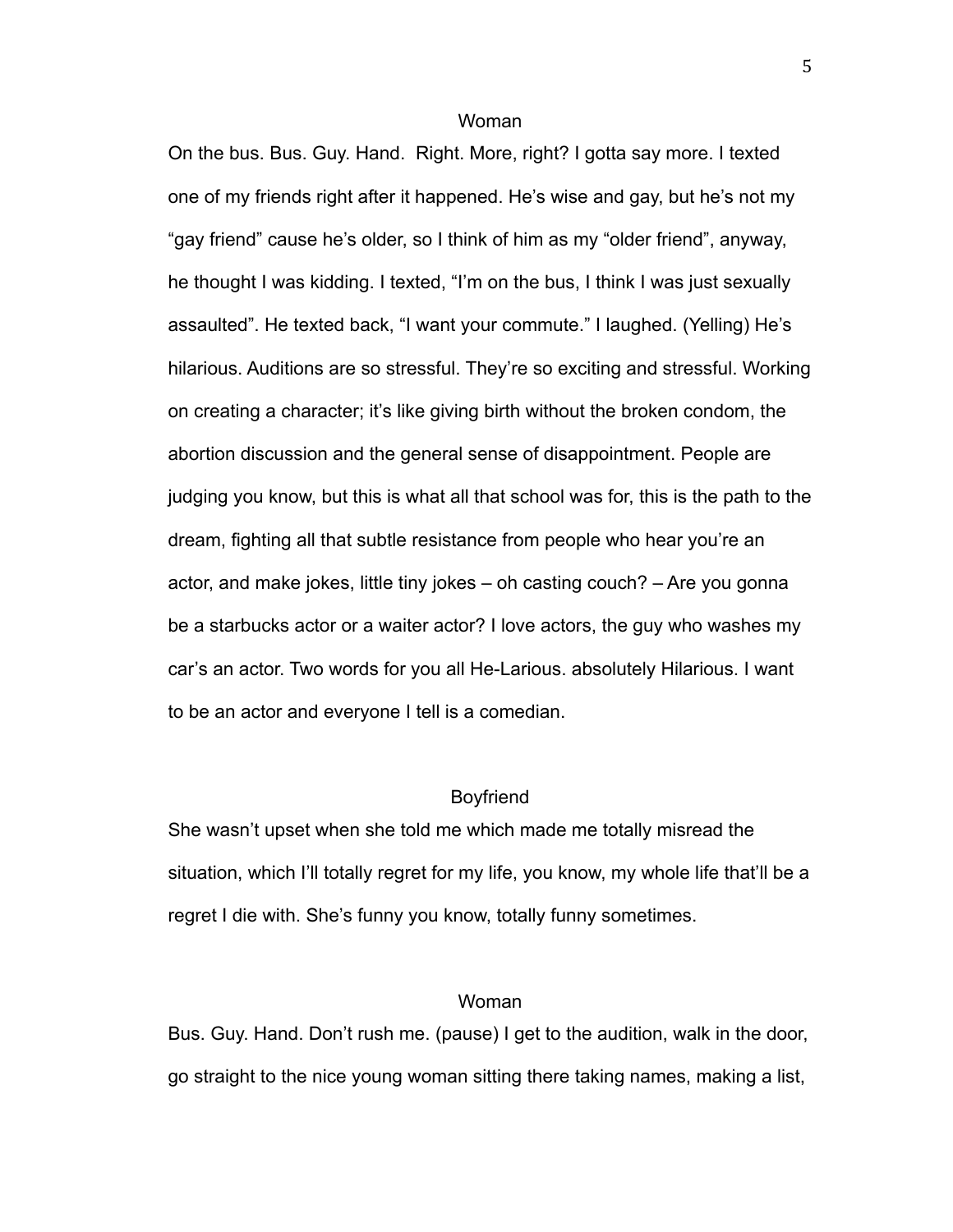checkin' it twice. I say, bright eyed and super happy, "hi", she says, super bright eyed, "Hi. Your name?" And fast as a frog jumping at a fly, I say, "I think I was just molested" then start to cry.

## Boyfriend

I shoulda seen she was hurting, but you know, it was late, right, and I was on set all day, which is kinda exciting and wanted to talk to her about it. I mean we graduated from school last year and I've been busting my ass to get some jobs. I kinda thought I'd get, like, some shots at tv series and shit right away, but, well, you gotta pay your dues, people only get what they deserve, nobody gets nothin' more. And I don't mind that, it's fair, people gotta work for what they get, nothing gets handed to you on a silver platter, you know. So I was kinda wrapped up in my own head when I got home, I wanted to talk to her about it, 'cause, the director really liked what I brought to the character, and, even though it was my first time on set, I was talking to the cinematographer and like giving advice on stuff like framing and lighting and stuff, cause you know, they're just students, and I've graduated acting school now, and they're not actors just filmmakers, but you know, lots of this stuff is just kinda common sense. And I wasn't the lead, but I've done a lot of shows already, not film, I sing, so I did a lot of musicals already, I've been acting since I was a kid essentially, community theater, so, you know, I'm not an expert or nothing but I was in The Sound of Music once and I've got opinions and I can see where I can kinda say stuff that might help, so when she told me about her day, you know, she was telling me like what happened on her way to the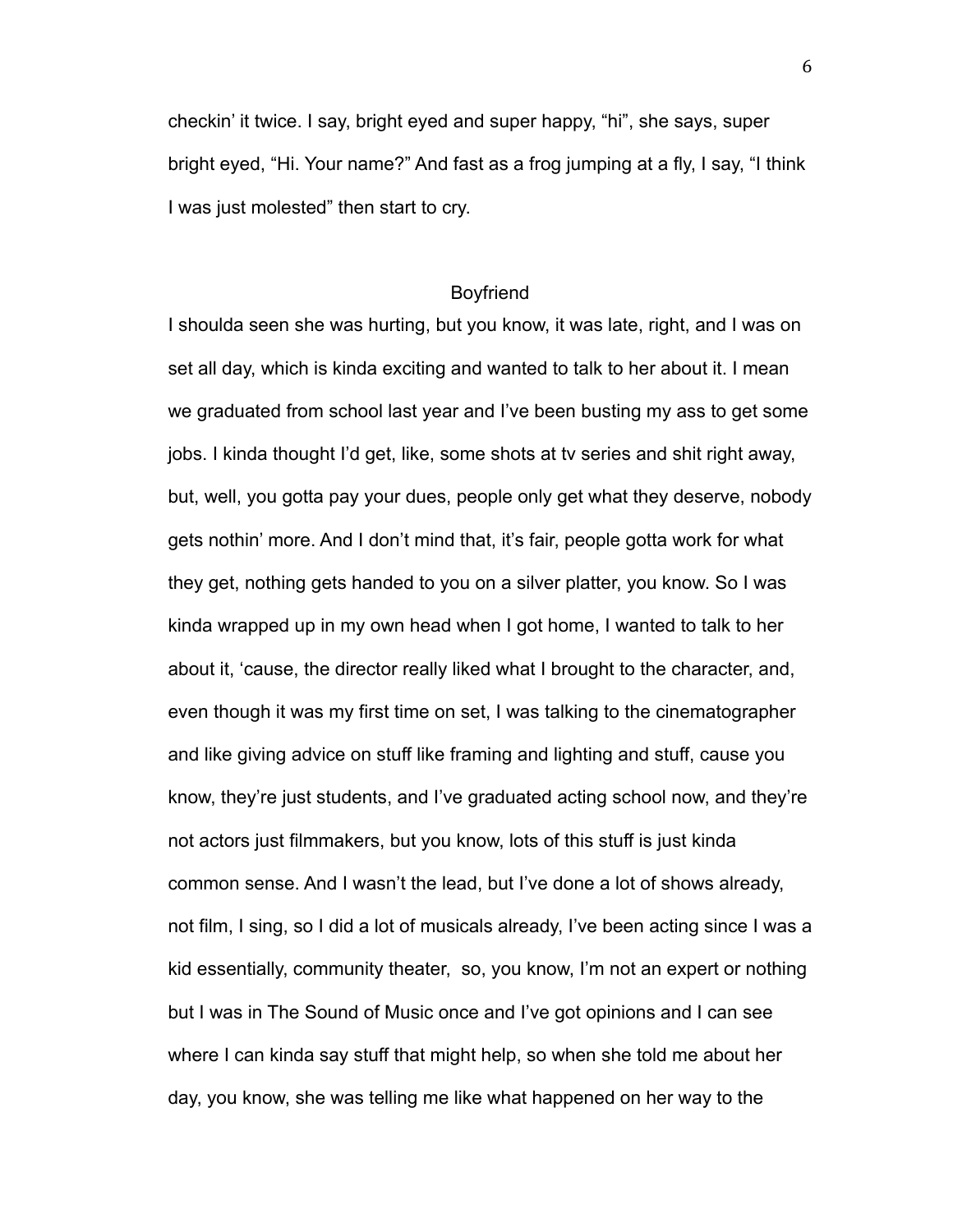audition and I was real interested in how her audition went, so that's what we kinda talked about, you know how even though some guy was an asshole on the bus, she still managed to do the audition 'cause she's got a real professional attitude and you need that if you're gonna succeed, cause you gotta pay your dues you know, no one's gonna give you stuff unless you deserve it.

## Woman

I didn't get the part. You just got to walk away and say, well, it wasn't meant to be. I did my best. I'm well trained, but they were going for another look; Taller? Shorter? Slimmer? Heavier? They look at you, and if they like your look they take you, if not. My look is the packaging I sell my talent in, and god help you if your breast size doesn't fit the director's vision: God, I'm so philosophical. I should teach.

## **Perpetrator**

Since I was little my parents always gave me room to be myself. Maybe you think that's good right, and maybe for some people, but really, kids need rules. I say that in group a lot, that when I have kids I'm going to make sure they have rules and discipline because my counselor says maybe that's part of my problem, is that I don't identify rules, think rules aren't for me, so I want to make sure I raise my kids better than my parents raised me, with rules. I'm not blaming my parents. They've been great, really great.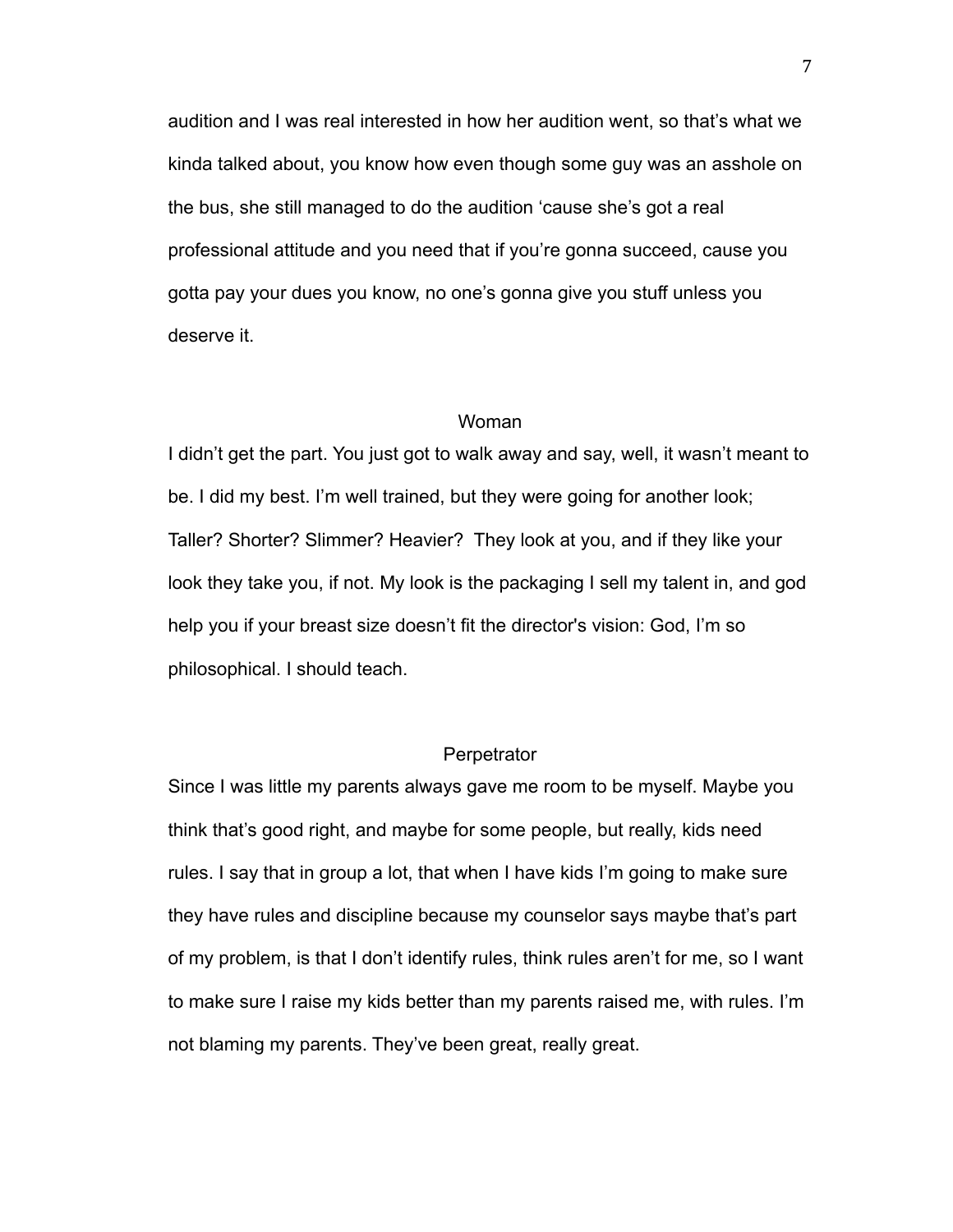When I got home I waited for my boyfriend. I got Bus. Guy. Hand. in my head. We live together – my boyfriend and me...he's also an actor, but he works more than I do. I don't want you to get the wrong idea, I don't sit around the house like some good girl waiting for her man to get home. But, I do sit around the house waiting for him to cook for me. I don't cook. His momma, bless her heart, taught all her sons to cook saying that 'a man should never be dependent upon a woman for nothing'. So my boyfriend and his three brothers are all in relationships where they cook, and their wives – slash girlfriends don't. Doesn't that feel so post feminist? I am so progressive. Sometimes I wonder if by not cooking I'm just subjecting myself to another form of patriarchal dominance – but if that dominance includes this cold soup he makes, gazpacho, which I swear is almost worth blowing him for. Laugh….ok, not almost - it is totally worth blowing him for.

## **Perpetrator**

My mom's probably had the worst of it, cause the neighbors all know I got arrested, the police came to my house like 3 times before I had to go in for questioning and be charged. A police car outside my house. It's the suburbs so you can't hide anything in the suburbs, everyone sees everything. I want to move to the city, a place with "so many eyes no one sees anything" – I read that somewhere. I don't remember where, but I like it, "no one sees anything."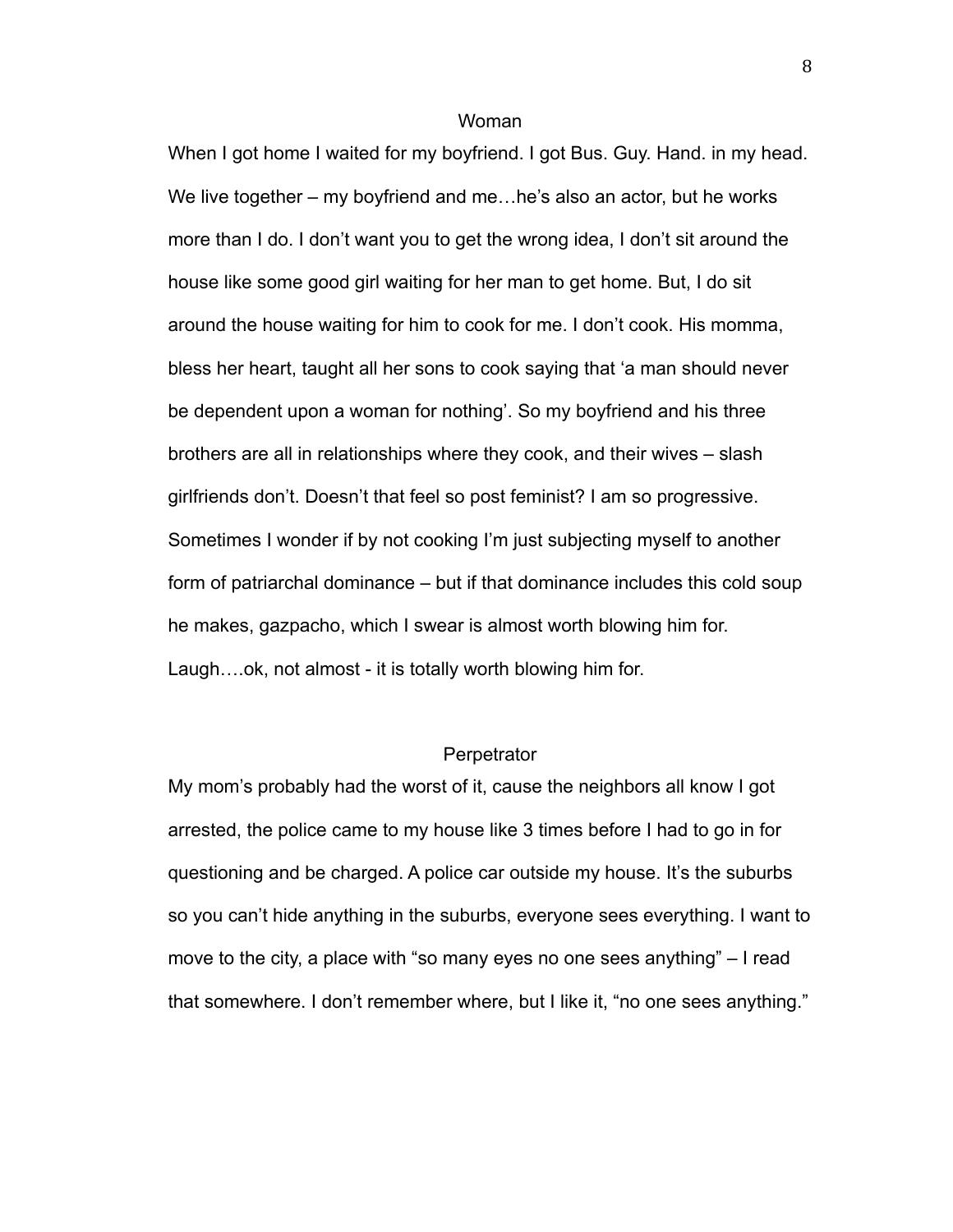Bus. Guy. Hand. That's what I'm talking about – or not talking about – but we're always talking about something, even when we aren't. My boyfriend, he is 21, and sensitive and aware. He listened when I told him. When I got off the train and got on the bus….changed from the train to the second bus, the guy. Bus. Guy. Hand. I noticed he got off the train too. Got off the train, walked down those long-ass stairs and waited for the bus. I noticed him. Trailing behind me – almost hesitant - but I don't remember seeing him on the train, I didn't notice anyone. I was looking at my lines. I'm auditioning for a romantic comedy about a twenty-one year old girl who gets hired by a successful middle-aged guy she falls in love with and he's nice, but not too nice cause he's the boss, and all the girls in the office fall in love with him, then suddenly it's late at night and she sees him struggling to get a cab to the airport and it's raining and she's got her car, so she drives him and they're alone in the car together then he sees her, really sees her even though she's been there all along, and his hair is wet, and so adorable, and now they'll fall in love cause that's every girls dream at 21 is to marry a guy in his fifties who's been single his whole life and married to his job cause you know, the workaholic types are the best husbands. And that's why I didn't notice Bus. Guy. Hand. 'Till I was changing from the train to the bus.

I told the police that. Not about the boss and secretary thing. Not that. Just about the train bus thing. The bus was not crowded. Only me and Bus. Guy. Hand. And he sat down beside me. Did I say not crowded? That's not accurate. The police wanted to know that, "Miss, what do you mean by not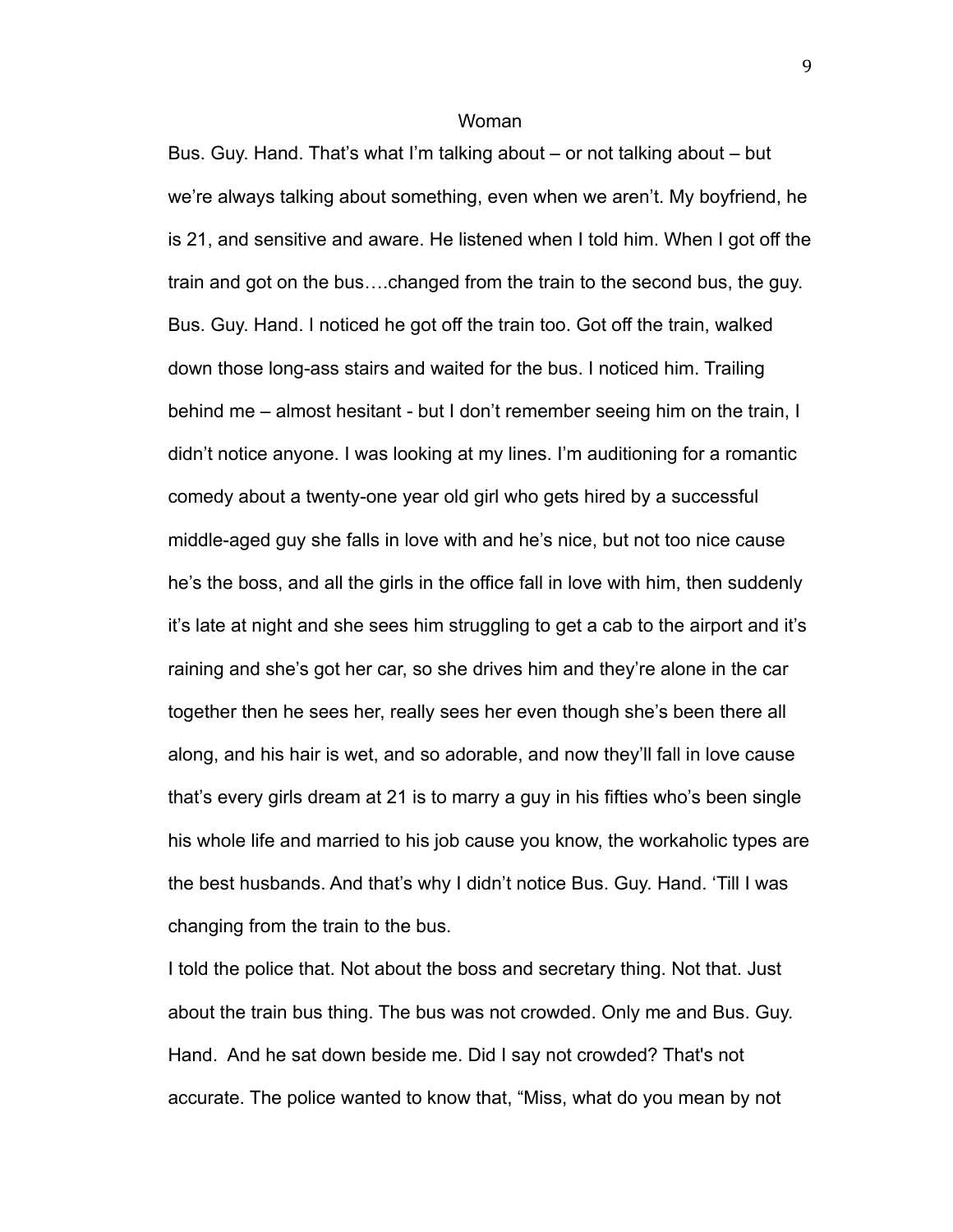crowded?" "Miss?" isn't that cute. Precious. Reporting a sexual assault is like suddenly being transported back to 1957. So nice. And 'not crowded' meant it was me and Bus. Guy. Hand. Two of us. Yep, just me, and the hand. I sat down first. About half way down the bus. Near the door that opens in the middle. I remember thinking, I should sit away from people so I don't bug anyone. Away from the driver. "Hey Mr. Driver don't listen to a crazy girl on the bus practicing her lines, I don't want to die on the way to an audition for a crappy movie I probably won't get and seriously don't want, 'cause it'll involve kissing shit with some middle aged actor who's still doing student films but refers to them as 'independent cinema.'" The police ask, "where does Mr. Hand sit?" Beside me.

### **Perpetrator**

I asked the police if I could apologize to the girl, but they said no. I wanted to show that I was sorry. Being a police officer makes you suspicious of people, they don't trust people, it's part of their job, always being suspicious. I wonder if this makes them unhappy, being suspicious of people, even innocent people. They thought I was lying when I said I wanted to meet her to say sorry, which frankly isn't true, they were being suspicious. The first time they came to my house, I was careful, I admit that, that's true, I was careful, I didn't know what they were talking about and my mother said I never take the bus, only my car, I never take public transit 'cause I have my own car. I have a job, so I have a car. The police asked me about my schedule at work, and that's sort of hard cause I work from home. I'm a graphic designer. I could work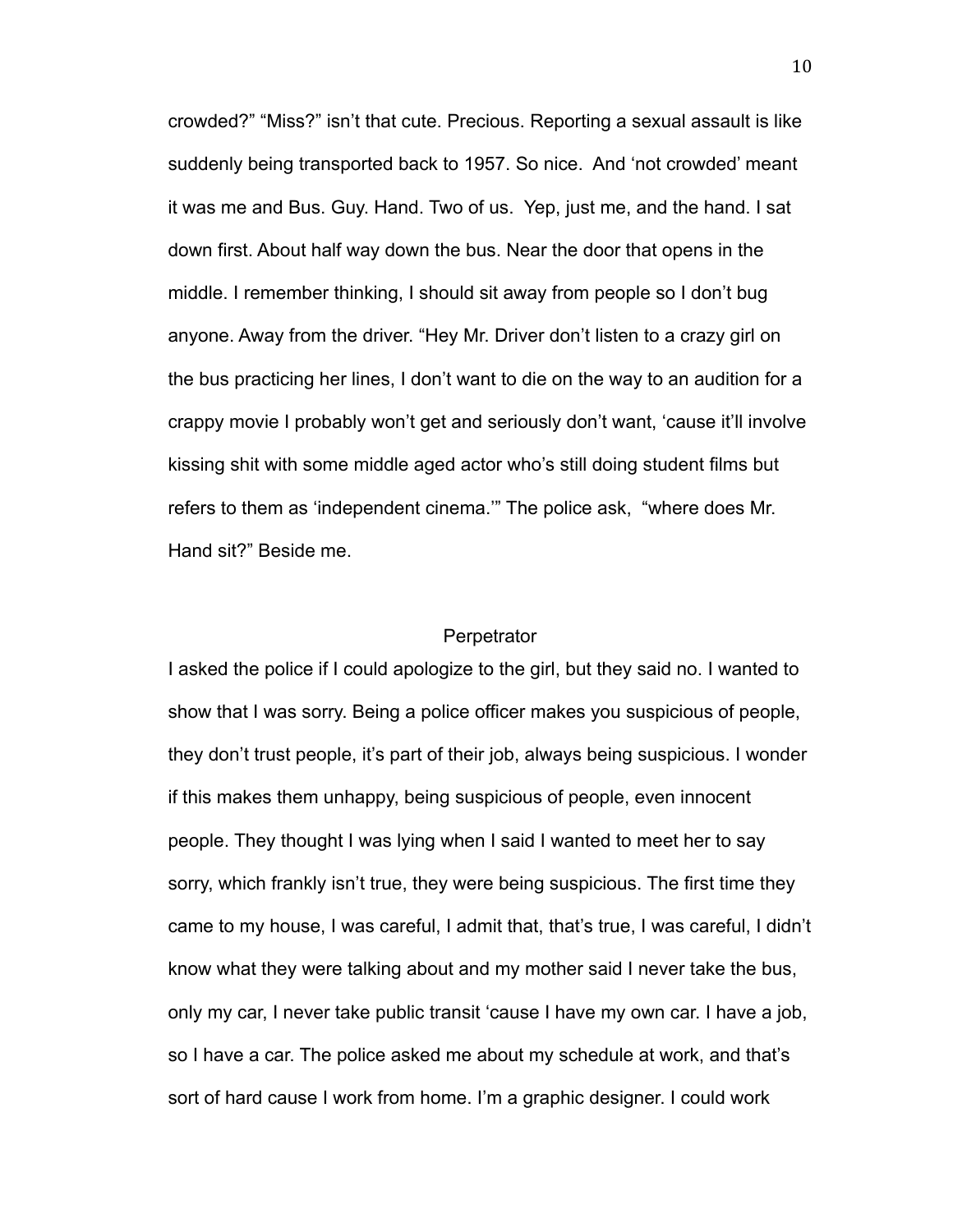from an office, but I work from home. Sometimes I go to a client's office, but I don't need to. My dad's worried about how this will affect my work, but it doesn't matter. My company name isn't linked to this. I can use a different name if it's a big deal, which it isn't. My dad worries too much. He says he's going to take my car away, but it's my car, so what can he do? He says I have to pay him back for the lawyer. I don't care.

## Boyfriend

I did ask her if she was ok, and she said she was, which isn't blaming her at all, you know, like it's a trauma to go through that, you know, it's a real trauma, and sometimes girls don't know exactly how to act, which is totally ok, and I'm fine with that, I totally am, but, and I want to be honest here, right, I mean a guy's gotta be honest, I said at the time, you know when she told me, I kinda couldn't see the big deal so much, and I know that's wrong, I know it is, and I'm not trying to defend myself or anything, I'm just saying, well, I mean, I'm saying that if she was clearer, you know, then maybe I woulda reacted different, I coulda been more supportive right away and helped her and stuff, cause I know that's the right thing to do, be supportive and listen and shit like that, cause someone who's been a victim you know they need support and they need to feel in control and they need to know they're being listened to and believed, and seriously, that's the point that kinda pisses me off, cause I did believe her, and people are giving me shit cause of what I said about it being no big deal, I mean, c'mon, she's telling me late at night, and I got home all super excited and I'm making grilled-cheese cause I know she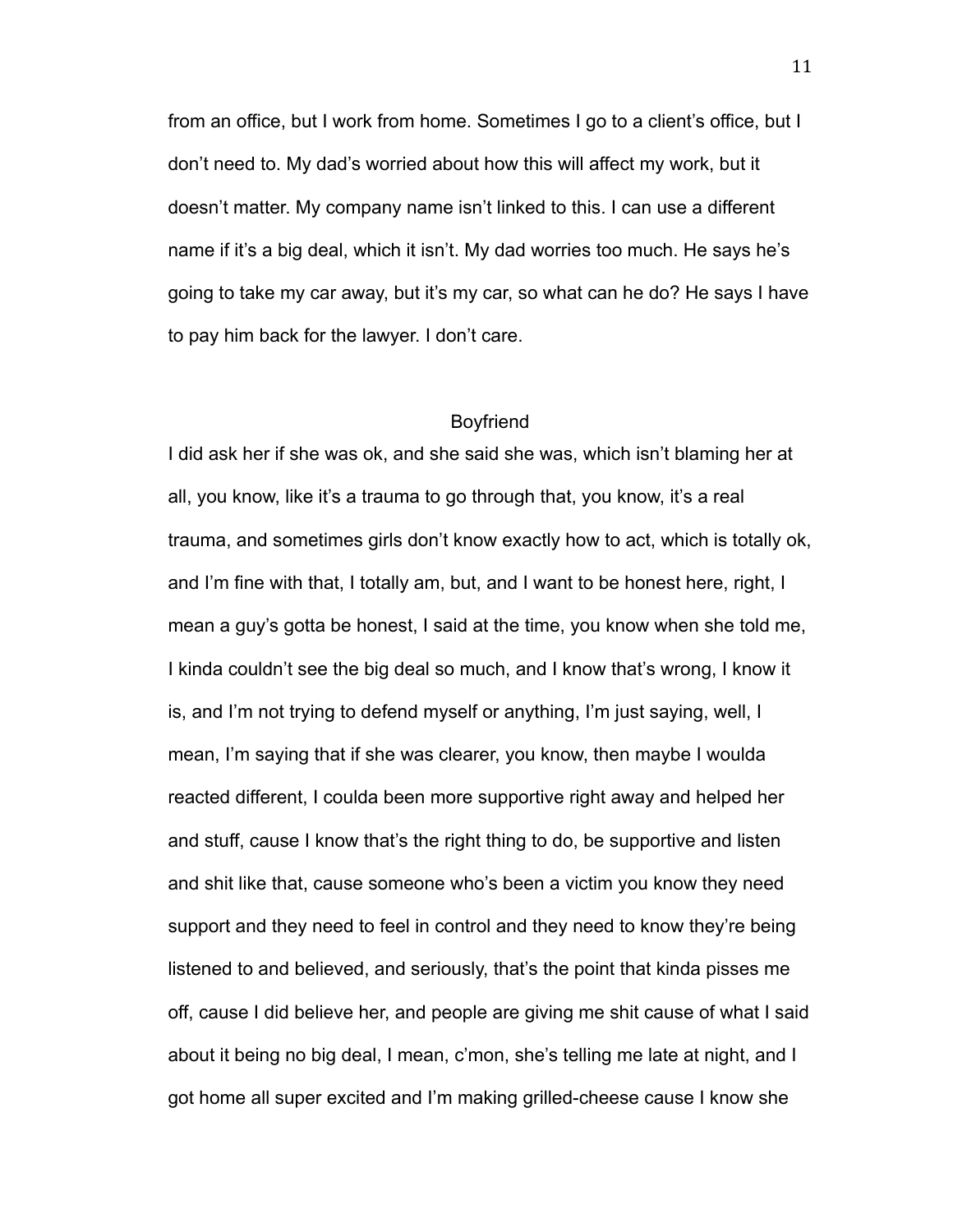likes 'em and she had a big audition and you know, we've both been busy and you know, I'm making grilled-cheese and this cold soup she really likes, gazpacho it's called, it's called gazpacho, and she like really likes it, if you know what I mean and I'm expecting a good night together, you know what I mean, a good night, and then she mentions it, kinda like in passing, about what happened on the way to the audition – on the bus, and then we start talking about her audition a bit , you know, and I'm kinda excited about me being on set all day, and I'm cooking and she doesn't seem upset, and I kinda tell her it's not a big deal cause she'll get another audition, and she seems ok, and now people think I'm a shithead cause I didn't like, I don't know, call the cops or become some kinda super hero right then and there, but you know, the grilled-cheese were almost done and the soup, it was ready, and it was like midnight by then, and we're just hanging out and she didn't make a big thing of it.

### Woman

I don't want to eat gazpacho tonight, he's making grilled-cheese. I love grilled-cheese at midnight. I don't care, I'll be a fat actor. I love grilled-cheese and I don't care. "Why didn't you move?"

## Boyfriend

It seemed like she coulda moved if it was a big deal, on the bus, you know, she coulda just stood up and moved, and I'm saying that and, now, I know that ain't the right thing to think, and I'm not judging a person, I don't think it's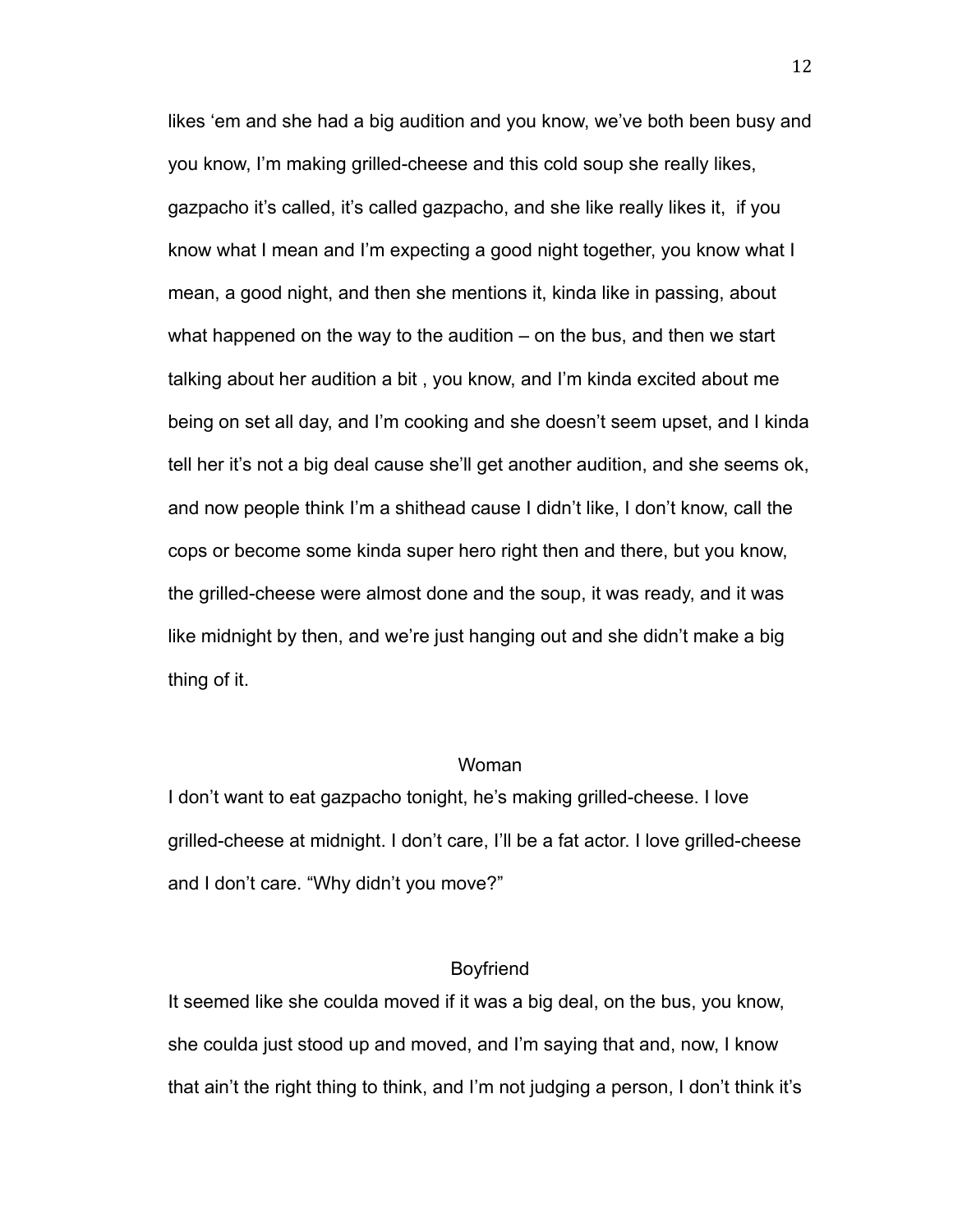right to judge, I'm just saying, I mean, at the time, that night, she wasn't making a big deal outta it, so it didn't seem so bad then to say she coulda just moved if it bugged her, I mean, I was making grilled-cheese and gazpacho.

### Woman

"Why didn't you move?" Boyfriend asked that. The police didn't ask that. I ask that. Everynight before I fall asleep I ask that. "Why didn't you move?" It's so simple. I don't have an answer. "Why didn't you move?" The question means why didn't you take control of your own life and not permit someone to control you. Don't you think your implicit meaning to the Hand sitting beside you was that you were welcoming him to sit beside you, welcoming his close proximity on a bus that was transporting, at a very reasonable rate and in comfort and safety, merely two passengers though it could easily accommodate 80. In other words, your honor and ladies and gentlemen of the jury, weren't you in fact asking for it? I cried.

## **Perpetrator**

My therapist says I need to identify ways I can change my behavior so that I can be better. I'm making a list. I put a filter on my laptop, I'm in a yoga class so I have regular exercise, I go to group counseling twice a week. There are a lot of videos of women telling their experiences of sexual assault, and I watch those. I can really see how they've been affected; their strength and sometimes, you can see the fear they had when the guy touched them. I can see that. It's moving, their fear.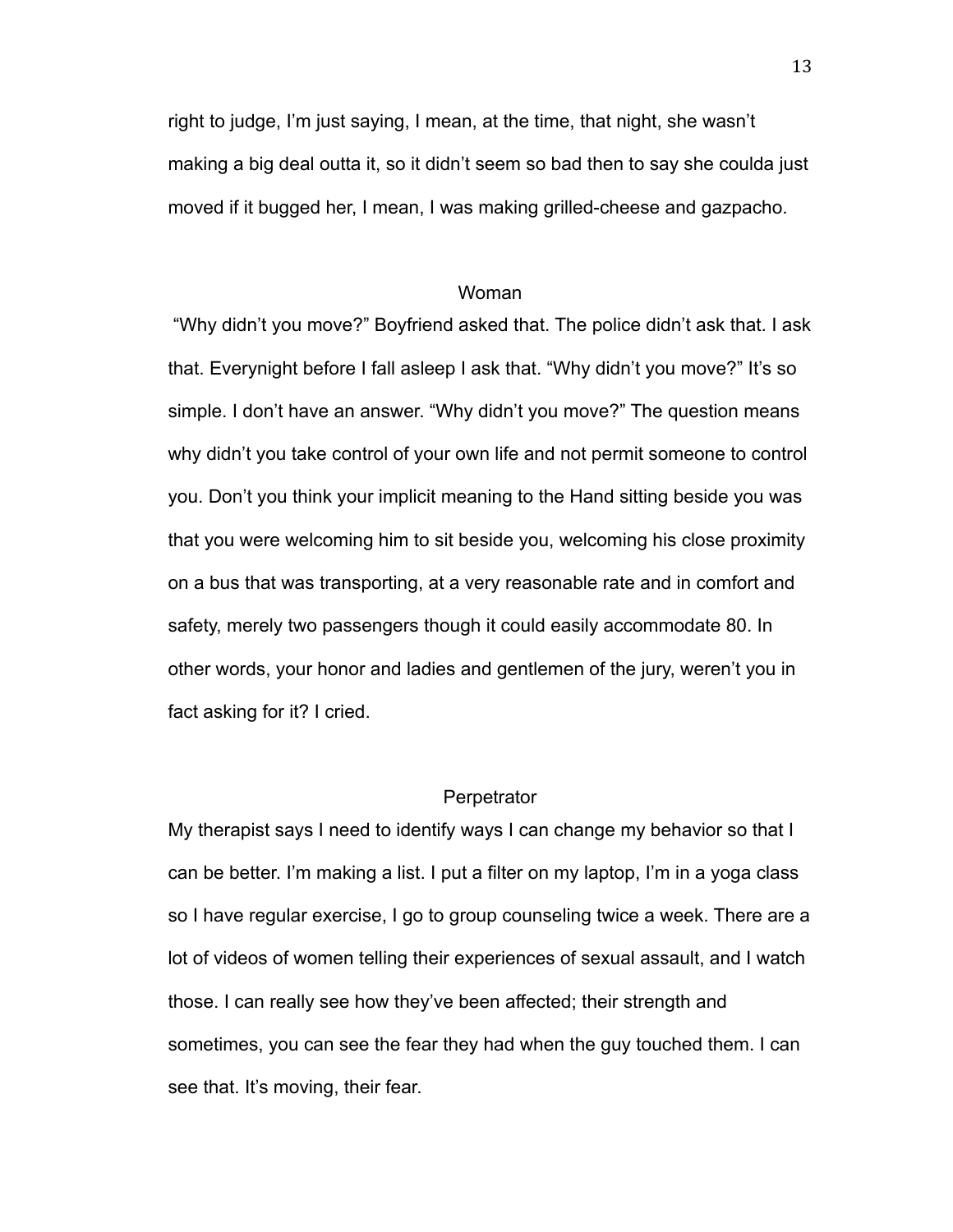#### Boyfriend

I called my mom the next day. The day after, you know, she told me, you know about what happened. So this is the day after my first day on set, and my mom was interested how it went, and I told her I'd call, so I did and we talked, and I don't know how it came up about what happened the day before, I wasn't planning on bringing it up, it just came up, I just wanted an opinion, like a woman's point of view, you know. I mean, I didn't think it was a big deal at that point. I mean she hadn't called the cops yet, and she didn't tell me anything different from what I already knew, I mean there were no big revelations or anything, so asking my mom about it wasn't like vital, but it was…I needed someone's opinion….I didn't know how serious it was. I mean, we didn't say "sexual assault" you know, we said things like, "perv" and "creep"….I told my mom about it and she was really supportive, you know, she thought we were too young to move in together, but it's been almost two years now, and she knows I really love her, so she's totally supportive. She told me not to worry about it. She thought it was because we'd both been working a ton recently, and I was working on that movie, and she was auditioning for a new play and she hadn't heard back yet, so maybe it was just nerves, and that's probably why she started crying. Yeah, crying. (Pause) I didn't tell you about the crying. Yeah. I mean now it makes sense, but, well, at the time I was kinda surprised. I've seen her cry before. Crying's not bad, you know. I cry. We're sensitive, we're actors. We cry, it's not a big deal. And she's cried during sex before, ok? So what, me too. I mean we're in love. We dated for more than a year before the first time we made love, and I knew it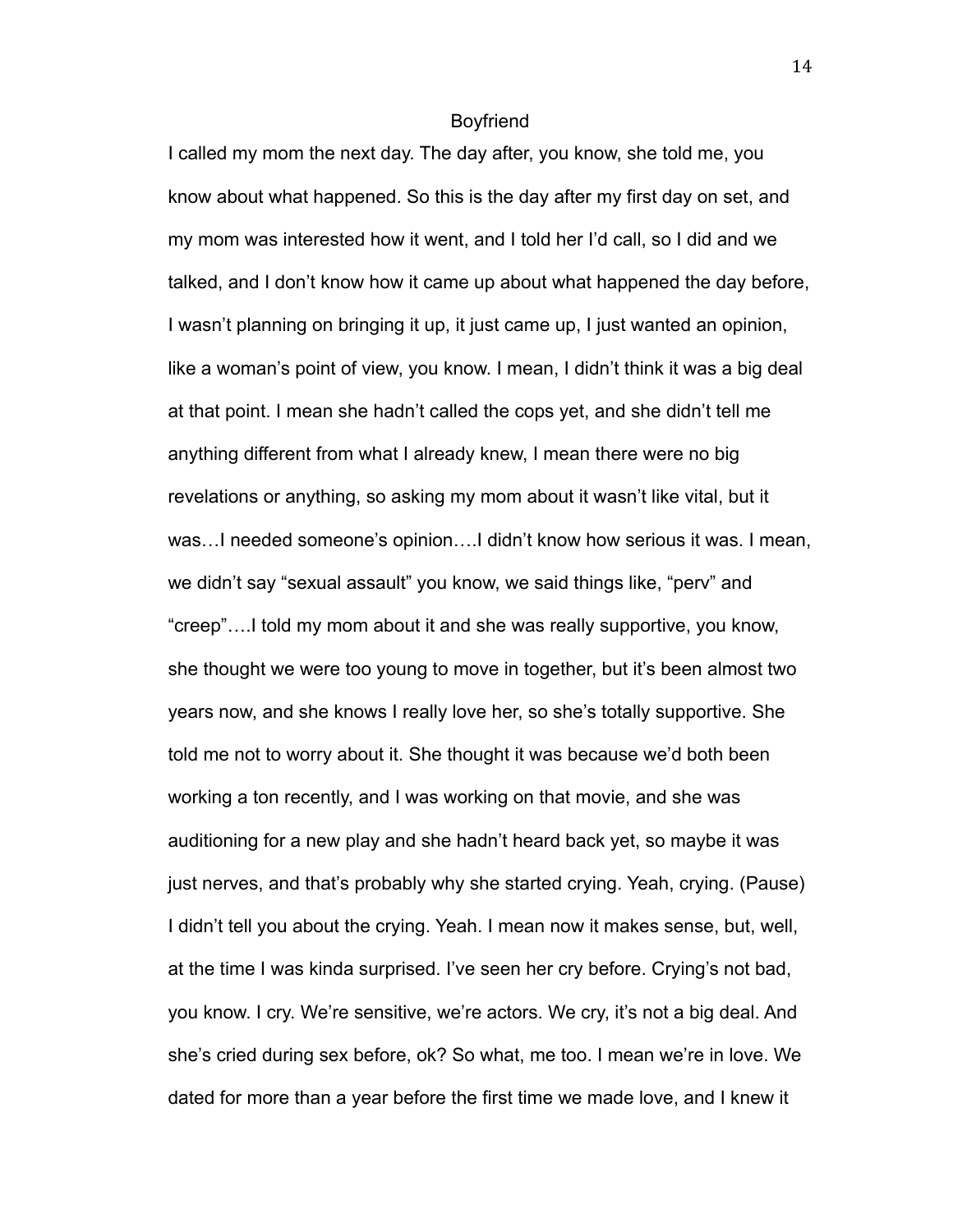was important to her, her first time, and she wanted it to be special, really special, me too, I wanted it to be special, so yeah, like I was emotional, I'm not ashamed of that. I'm not ashamed of crying. Crying doesn't always mean you're sad, it's emotion.

### **Perpetrator**

The police showed me a video of me parking my car at a transit hub. They got video cameras there watching the cars of commuters. People taking transit, it helps the environment, it's good, frankly, people in suburbs drive way too much. My mother told the police I never take the transit – the bus, I always drive, she told them I'm a lazy guy. See, everybody thinks I'm lazy. Right after I told them I was meeting a client I knew I was going to need a lawyer. None of my clients are friends, so, I couldn't think of anyone I could say. I called my dad, he called a lawyer.

## Boyfriend

After we ate, you know, we kinda started making out a little. She seemed kinda tired. She didn't eat much, but I figured it was just the excitement, then when we started kissing and stuff she said she was tired, but, you know, I'd made grilled-cheese, and the gazpacho. It was like almost 2 and I was still kinda excited about being on set all day, and I hadn't seen her in a couple of days cause of our schedules, and so I figured she'd come around you know, so I kept kissing her and we were kinda getting into it, she was, I swear she was, and then she started balling, like crying and crying, and I thought maybe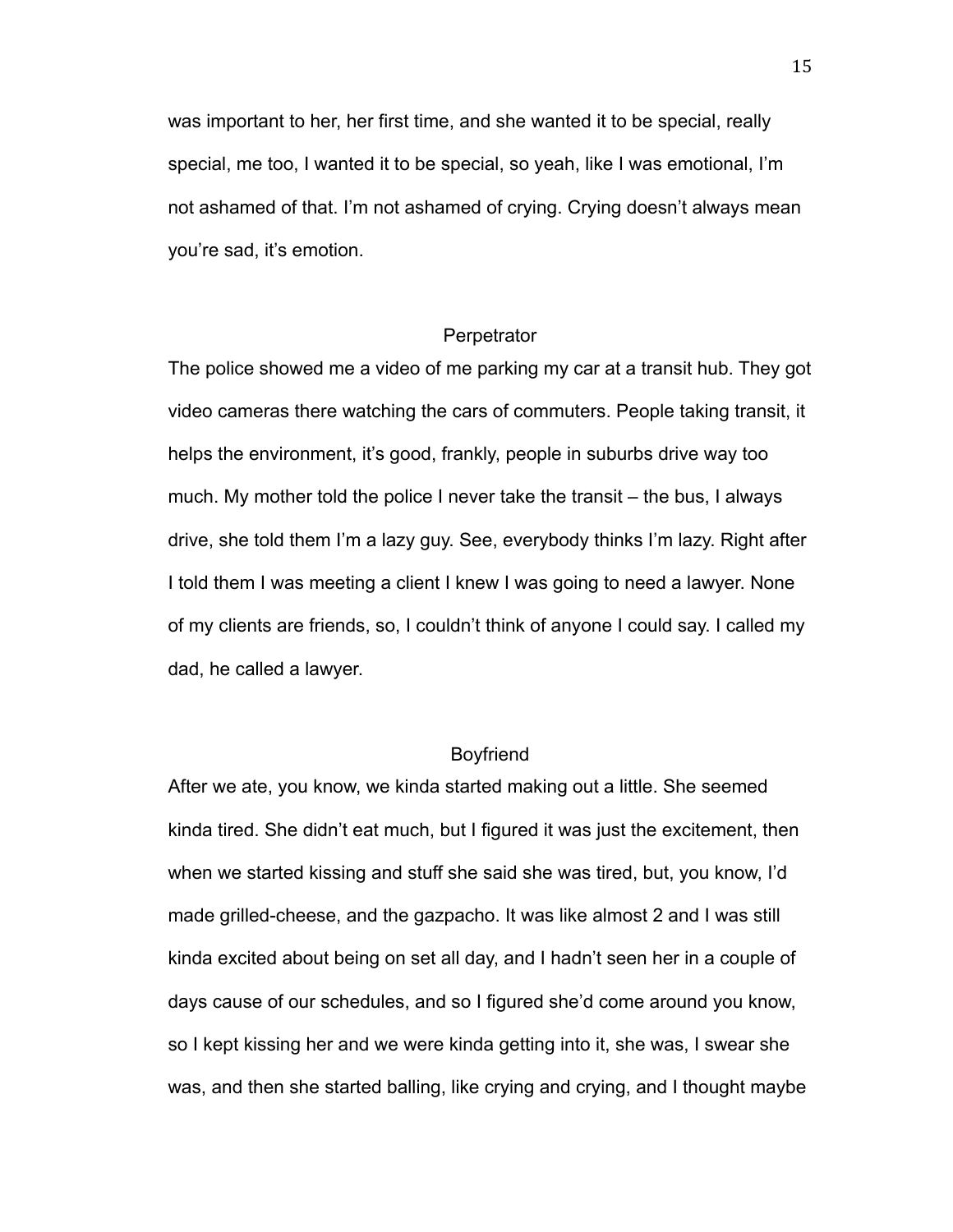she was like happy at first you know, cause we hadn't been together for a few days, and it felt so good to hold her, and I figured she'd get into it, you know the crying would stop if I just kinda kissed her in the way she liked, and it felt like you know she was being emotional cause we were together, and I was trying to make her happy, and I was doing stuff she liked me to do, and it felt good to be holding her, it did, it felt good, and her crying, maybe, it coulda been just emotional.

#### Woman

When he hugged me and I wept he told me it was no big deal. We could get through it. I knew that was true. I knew we could somehow get over my inability to cope with life, get over my not being a reasonable person when faced with danger, get over being responsible for having a great look that casting directors don't want but hands on buses do. I mean, after all, what did mister Bus, Guy, Hand do? He didn't really do anything. He put his hand on my leg. My upper thigh. Above my knee. His hand, with four fingers and a thumb spreading out from his palm. His palm the center spot with five tentacles grasping my leg, reaching towards the "boyfriend only" zone. Extending the hand till the short length between my knee and my "me" felt encased in hand. My leg. He put his hand on my leg. That's all he did. He just put his hand on me. The thing is, and this is the thing, this is really it. I sat on that bus and was rehearsing my lines and not paying attention. I sat there, and my brains working the way brains sometime work and I suddenly realize I'm 3 minutes from my stop, and I shoot out of the world of twenty-one year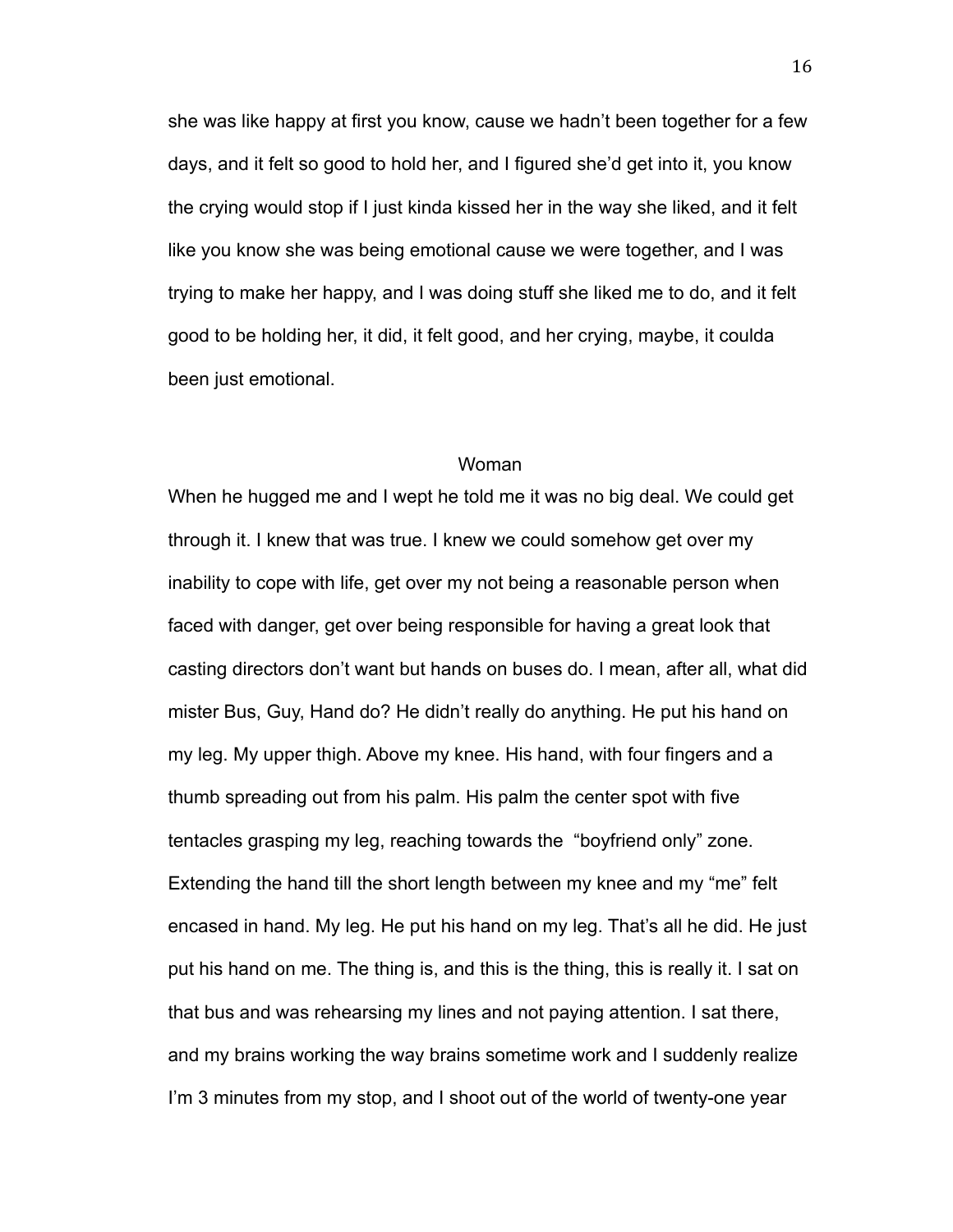old women falling in love with middle aged bosses and kissing middle aged actors and I'm dropped into the world of busses and auditions, and no other passengers, and there's a hand on my leg. My leg. And what do I do? What do I do when I'm aware of these fingertips pressing against my jeans, and making small round and round motions as they push against me. The palm, pressing hot air, hot air, and humid air trapped against my skin. Trapped. That's what it feels like. But why? Why didn't I just do a Rosa Parks and say "No", when they told her, "lady you gotta move to the back of the bus", she didn't allow it happen, she said "No, not a chance buster, uh-huh, nope, no way jose, it ain't gonna happen, this is 1950-whenever and a woman's got a right to say no!" I cried some more.

#### Boyfriend

My mom said it sounded like she just needed some space and maybe she was a little jealous cause I've got an agent now and she doesn't and I'm doing theater, but also films and she's not doing any films yet, and it could just be all kinds of stuff cause we're still young you know, and like my mom said sometimes you can't always see things when you're young and that makes sense and I know she deserves to be successful cause she's great, but she has to pay her dues, like everybody cause no one's gonna just give you something unless you deserve it. My mom told me to be patient and love her and don't feel guilty, and couples go through stuff so what do I gotta worry about, you know.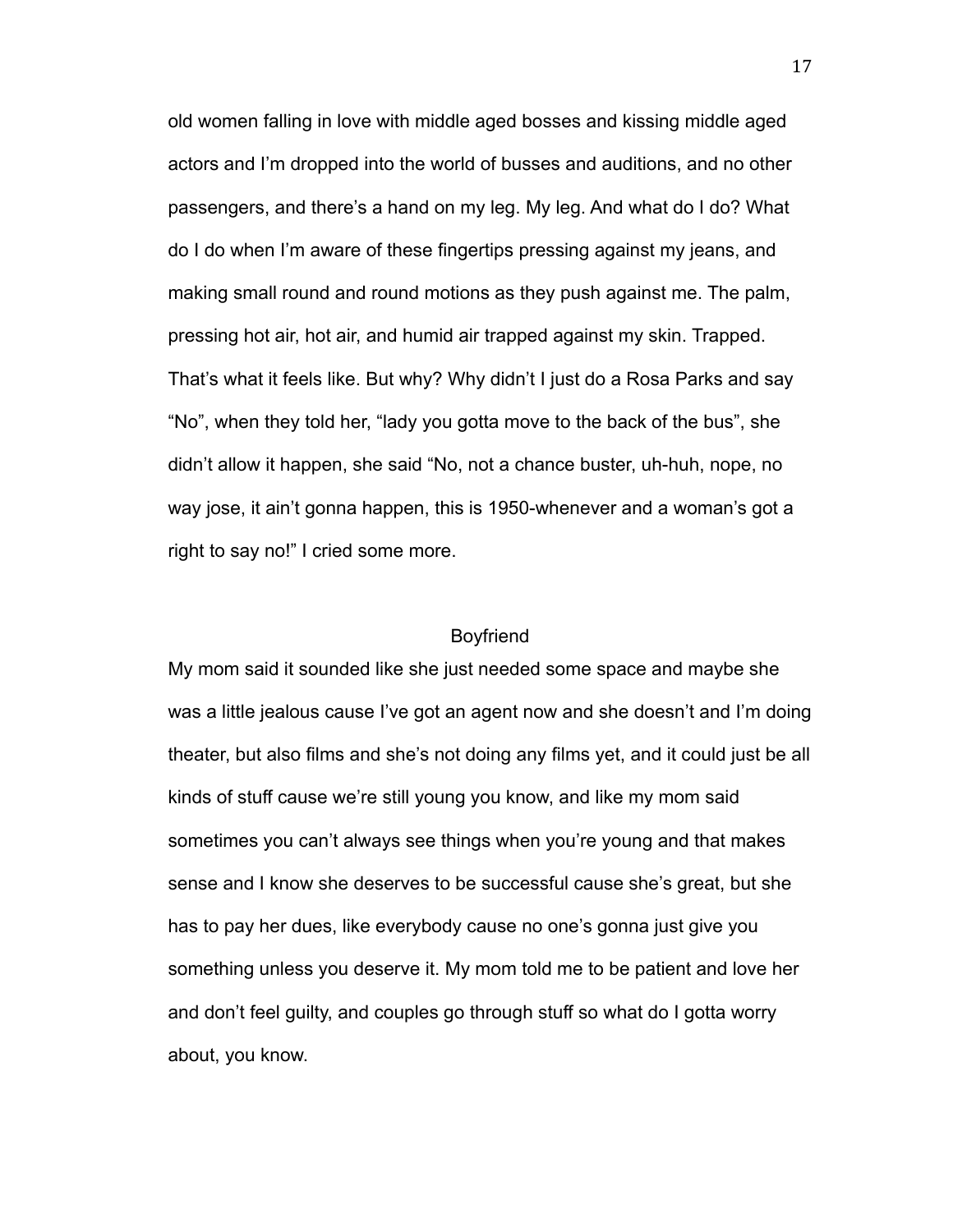#### **Perpetrator**

I've got a girlfriend now. She knows I'm in some trouble but I told her it's getting fixed, so she's ok, she knows what it's about, but she's standing by me, so that looks really good. Her mother and my mother are friends. Her parents bought her an apartment so she can be independent, they support her without trouble now; support is important in a family. She lives downtown on her own which is good. I go downtown more now than before. I even started telling people I'm taking the bus regularly. Not all the way, just part of the way. My therapist says it's important to be part of society, so that's what I'm doing. This is my first charge so it's not a big deal and I'm going to be not guilty anyway, so I don't have to worry at all. I was charged, the police did charge me, and there is a hearing, or trial I guess, but my lawyer says I'm going to be not guilty, which is good, cause I am not guilty. I'm sorry, of course, I am, what happened was really bad, but I'm not guilty, so I won't have a criminal record or anything. Legally I'm just a guy, a normal guy. Like I said, the police are supposed to think everyone's guilty, and act suspicious, and I'm sorry for what I did, but I'm not guilty, cause there's no proof. The girl said what happened on the bus, but, that's all, she said it. Even if it's true, and I'm really sorry for her, I really am, I wanted to apologize to her in person, but even if it's true, it doesn't mean I'm guilty.

## Woman

I went into new-age therapy: I posted on facebook. I posted a long post addressed to Bus. Guy. Hand. and told him how I felt, and how what he did

18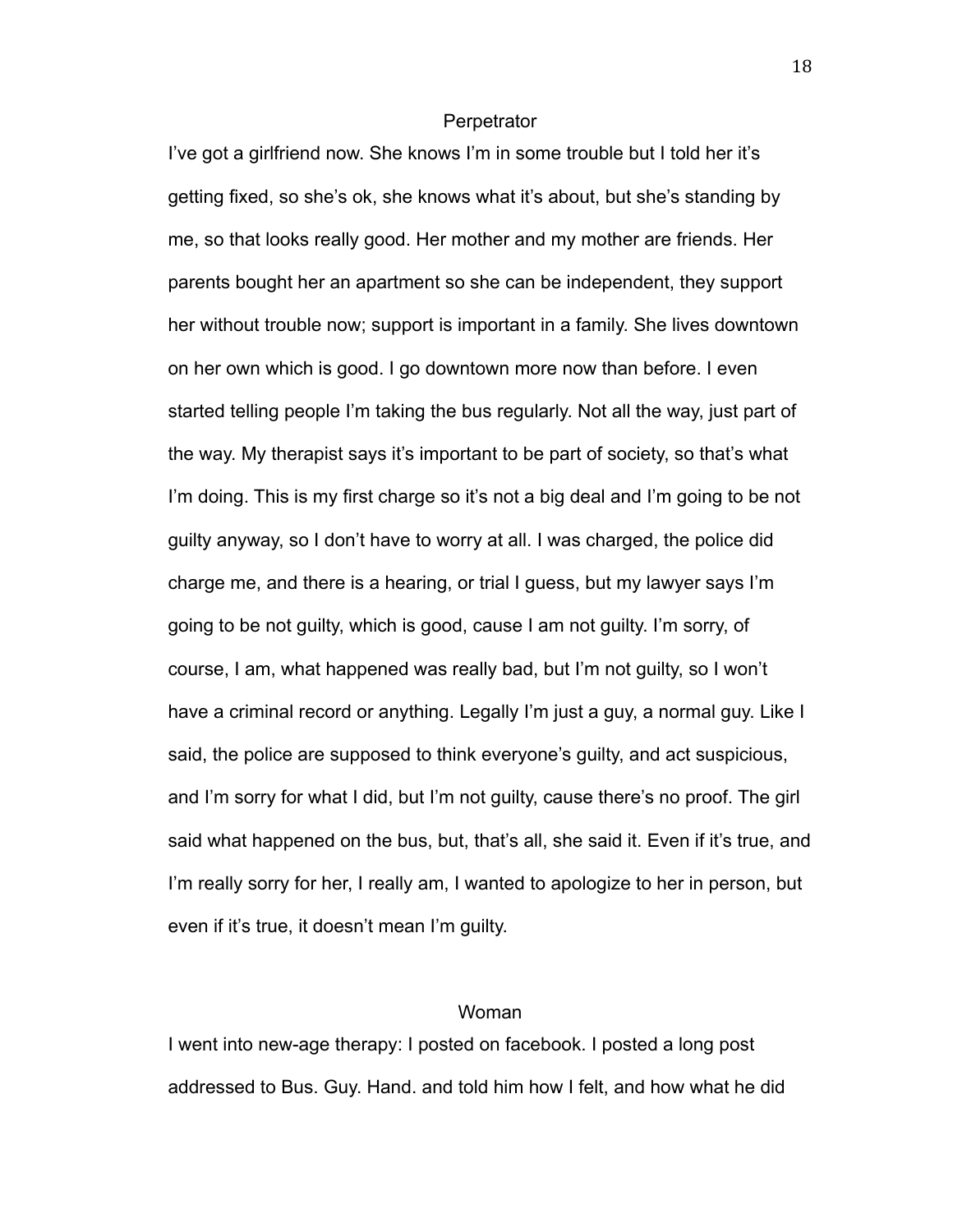was wrong, then I said, and this is on facebook, this is where I said what I wished I'd said on that bus, that if I could time-machine back and kill Hitler and offer to babysit for the Lindbergh's, and yell to JFK and Martin Luther King to duck, and buy real estate in this city 20 years ago, in that world, in that time-machine world I would tell Bus. Guy. Hand. Fuck Off! And that's what I wrote on facebook. Fuck off. My story was there. Everyone could see it. I was telling the world about it. Within an hour, over a hundred likes and bunches of comments, and I felt glad, felt like I'd done something. My boyfriend said to me, wow, I'm sorry I didn't know it was so bad, but you feel better now right? We can keep being 21 and living together, and being heterosexual and do horny young people stuff right? And I said yes, and said it was no big deal, and everything was good.

## Boyfriend

My friend from high school, he sent me a text message about her posting on facebook. We've been friends since elementary school and we both wanted to be actors, but his girlfriend wanted to stay close to her family, so he lives back in my hometown and he's doing small stuff with the community theater there, and he's got tons of free time so he's always sending me stuff he finds on the Internet; I get like 50 messages a day from him with links to stuff. He told me he was really sorry about the stuff she was saying on facebook and, you know, he's a friend so he said shit like he's there with me and stuff like that. I didn't know what the hell he was talking about, so I looked at her facebook and I gotta tell you, I was kinda blown away. I mean, honestly, first I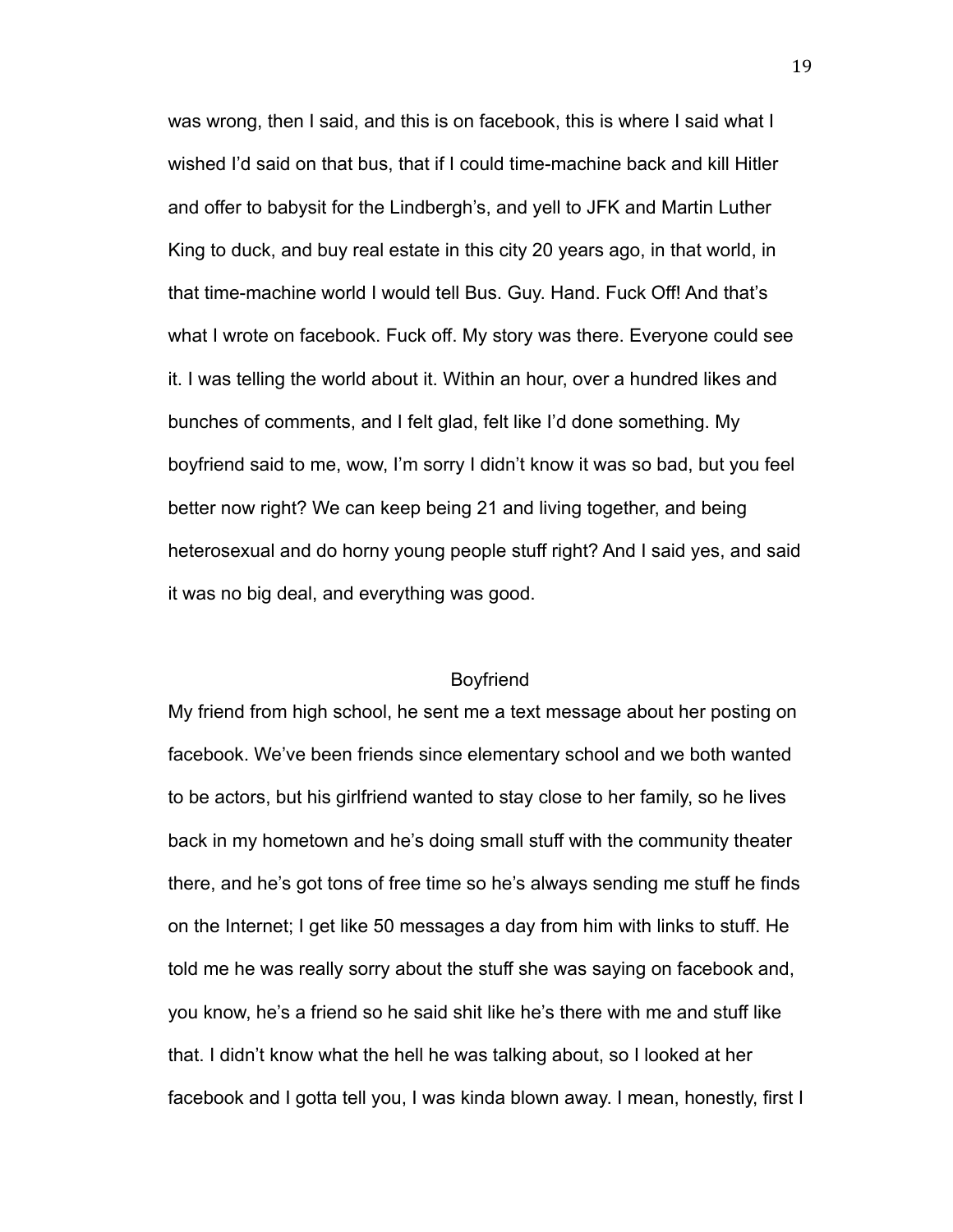was kinda pissed that I had to learn about it, about how serious it was through facebook, like why didn't she tell me. Then, and this is the real thing, cause, well, cause, I mean I gotta be honest about this right, cause if I'm not honest, well, what's the point right, but, well, when she told me, I kinda knew, I mean she didn't say it, I guess, but I kinda knew, you know, like, I could tell she was emotionally affected, I mean, I love this woman, right, and she's telling me about this, while I'm cooking grilled cheese and just had a great day on set, and am as horny as fuck, and just want to, you know, just fuck our brains out like we kinda do sometimes, just, you know, and then she brings this up, and I'm thinking 'oh man, no, not today' you know, and 'man, why didn't you just move for chrissakes cause god dammit a guy wouldn't come onto you like that if you just fucking stood up for yourself', and shit, I made gazpacho for chrissakes and….I knew, I knew it was kinda real, but I wanted to have a special night, you know, and I said to myself you're crying cause you're happy, right, because I'm holding you and I'm inside you and I feel great and this will make you feel better, and you want this right, and that's why your crying right, that's gotta be why and not cause…cause of….the bus, that guy, not cause of him, cause, I mean people get what they deserve don't they, and I deserve to come home after a fucking great day and celebrate with the woman I love and make you grilled cheese and watch your face the way your nose scrunches up when you drink the gazpacho and kiss me with your cold mouth, and we can just, I mean…..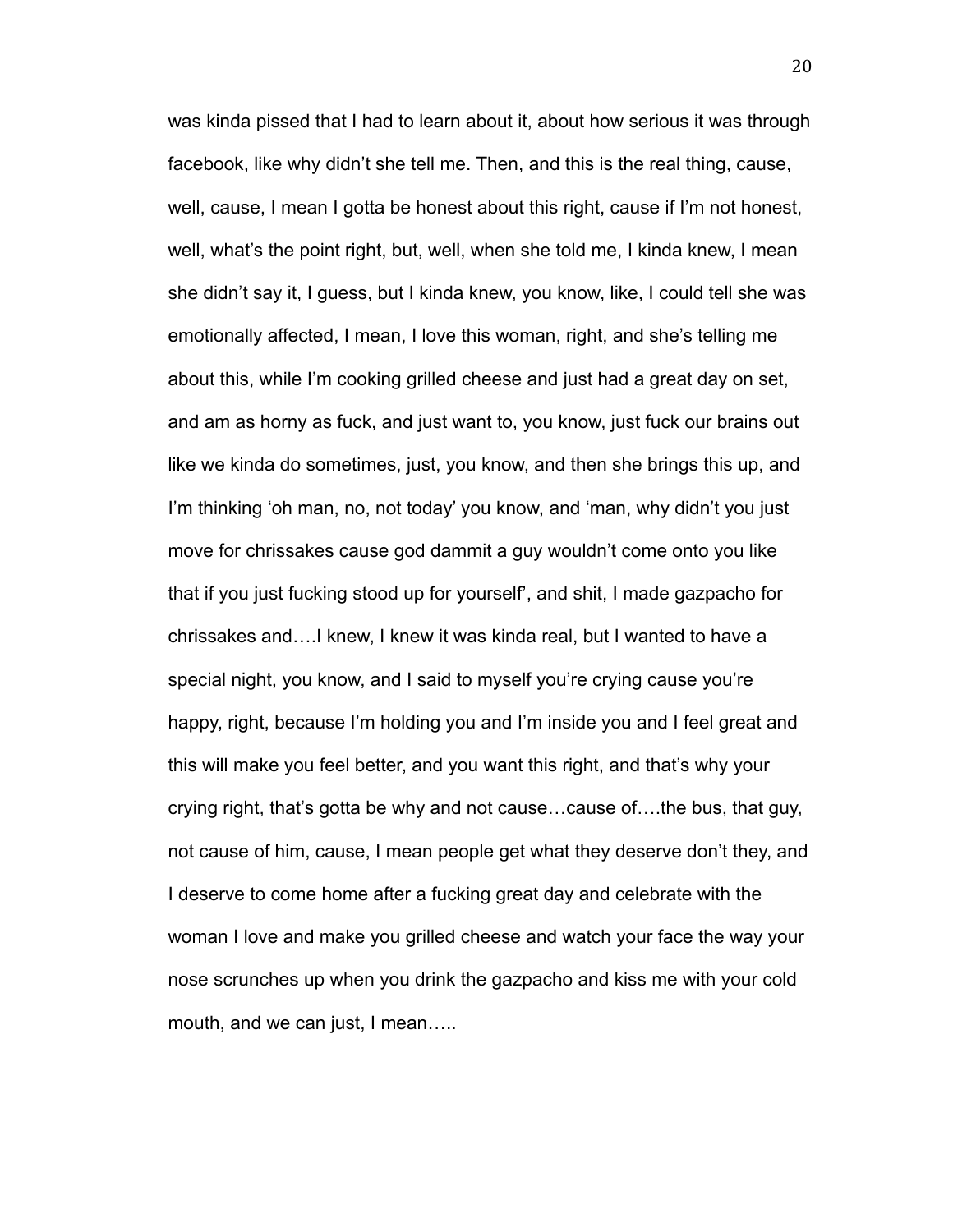Bus. Guy. Hand. was dead and I was right and I felt good. My parents saw my post and called right away and were shocked and saddened when they read the facebook post because they live so far from me, and I live in a big city and wanna be an actress and they live in a small town where everyone is like a cousin or a cousins-cousin, and everyone who's born there dies there and they all know the world presents large and ominous obstacles that every girls needs a helping hand to get over and they offered me a plane ticket home at no expense to me, and if I wanted to move home they'd come right out and rent a u-haul and pack my things and whisk me home because it was obvious from my facebook declaration of independence against my very own scum-bag, shit sucking mother-fucking asshole that I will say no from now on and have grown as a person and will let no one ever push me around, I am woman hear me roar. Then my mom said how ashamed she was that I would use the f word in public and even sharing a story like that where everyone could see made her upset that she now had to unfriend me on facebook because she didn't want people to know that she had raised a child that would use language like that in public, and how she had to go around to family apologizing for my immoral behavior and my dad gave an extra big donation to the church this month to try and make amends, and that it's clear any decent girl would have just moved, and that they were taking steps to help me find the path of righteousness and away from the temporary sins of the flesh I was pursuing in exchange for occasional gazpacho. I cried.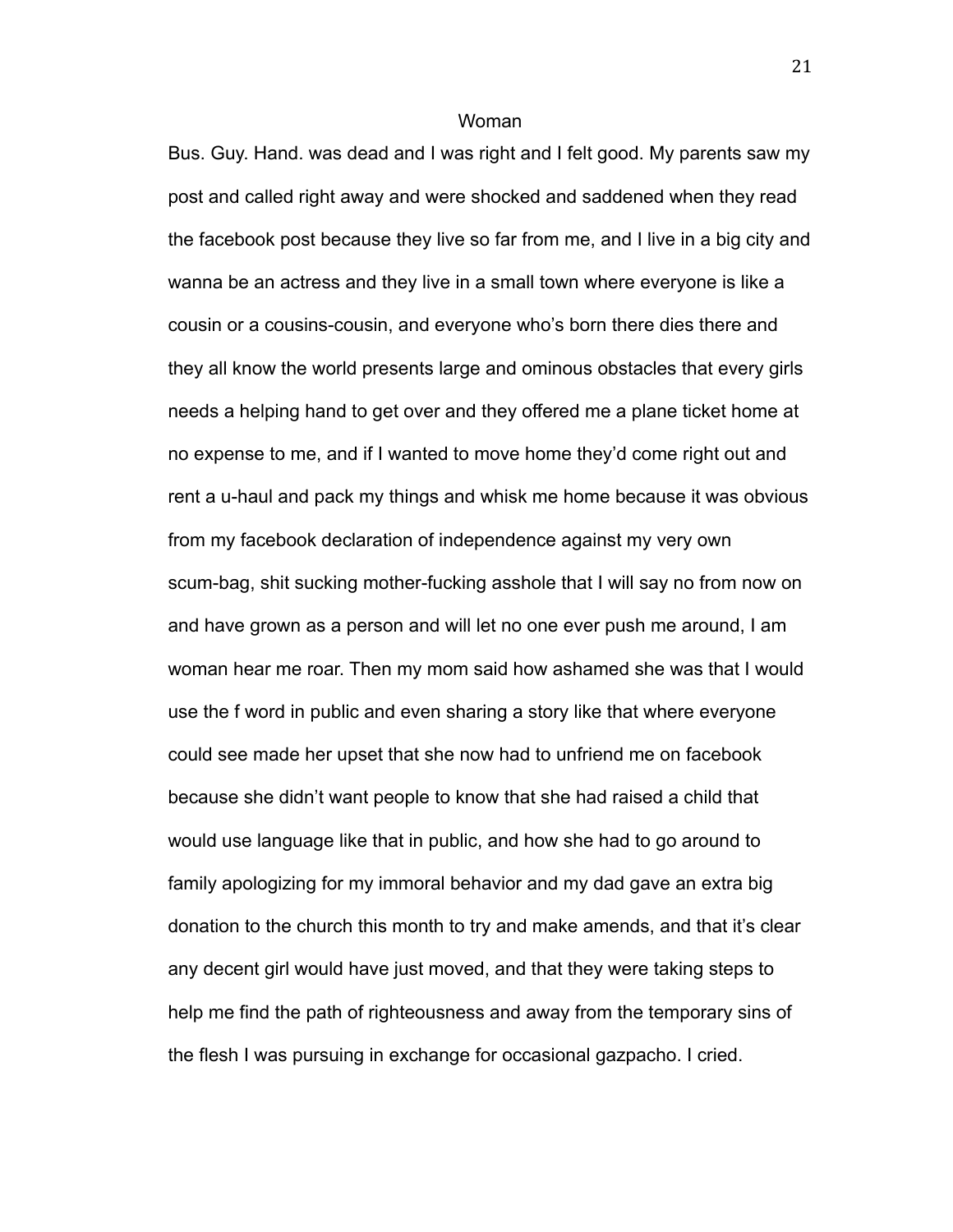#### **Perpetrator**

I was surprised when the police told me about the camera. In the parking lot. You can actually see me, see me walking from my car to the terminal. So, I did take the bus that day, and my therapist says it's important to acknowledge the truth, so I admit that. I told the police that yes that was me. Even at the terminal where the buses change to the train. You can see me getting from the train down the stairs and on the bus. You can see me. I knew about the camera's. The ones at the terminal. People will steal, or get into fights at transit hubs, and police need these videos to get these people. Convict them. Video is good evidence to convict someone.

### Woman

I mentioned before my wise friend. My wise older friend, who happens to be gay. I saw him a couple of days after the audition. We were sitting in his car, trying to find parking on our way to a party and he brought up the facebook posting. I cried. We pulled over, he hugged me and said good things and like every homosexual fictional friend he was both wise and comforting.

### **Perpetrator**

She didn't call the police for 4 days after. And she couldn't identify the bus route number, so her story is too bad, but it's questionable; legally it raises questions. I feel really sorry for her, because it's horrible what happened, but she can't prove it. And she's really pretty, and she has a boyfriend, so it's not like her life is terrible. My therapist always says it's about rebuilding a life not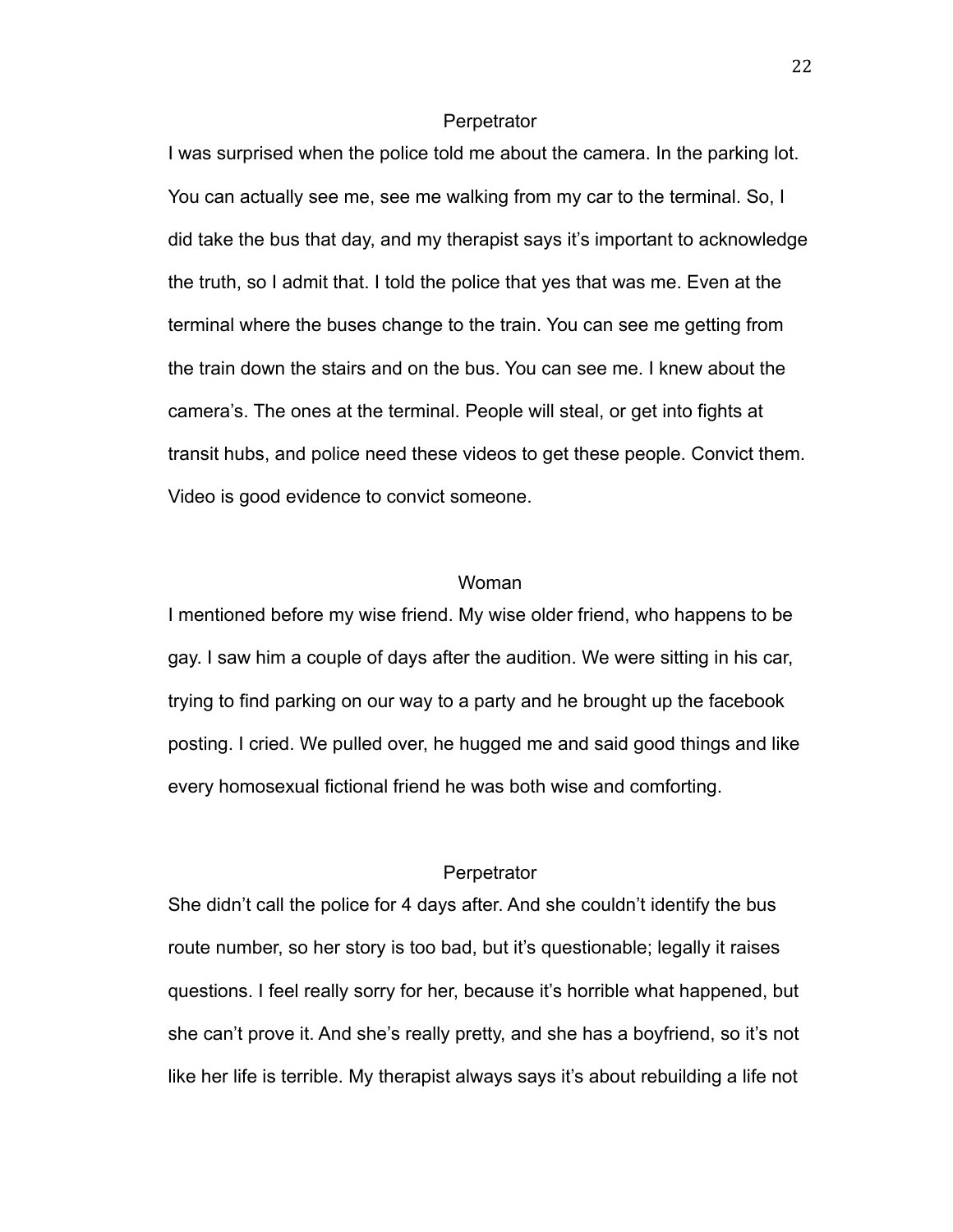dwelling on the past, and maybe she should accept that. I actually wonder if there's something wrong with her. I don't mean that in a bad way, just it took her so long to report it to the police, then she took something so innocent, she's pretty, it's not a surprise guys would be interested in her, and I was interested in her but it just happened on a bus and not in a pick-up bar.

#### Woman

I telephoned the police. My fictional homosexual wise friend, who never actually kisses anyone or has sex, 'cause that's how fictional homosexuals live but who's got the most amazing apartment and cooks great gazpacho but doesn't want blow jobs in return, was sitting with me and helping me speak clearly.

### Boyfriend

We don't get taught that, you know, taught how to deal with your girlfriend if she tells you, you know; there aren't any classes about this, I mean, if I had just shut up and listened, you know, why didn't I just listen to her….I don't know….we don't get taught what to do…

## **Perpetrator**

I'm not saying she doesn't have a right to her own life, she does, sure she does, but I showed an interest and she took it as something dirty, twisted something nice, and that was four days later, four days, why did she wait so long? I mean she's an actress, so maybe this is some kinda fiction thing for her, but in real life you can't just make up stuff. But, it's not her fault, we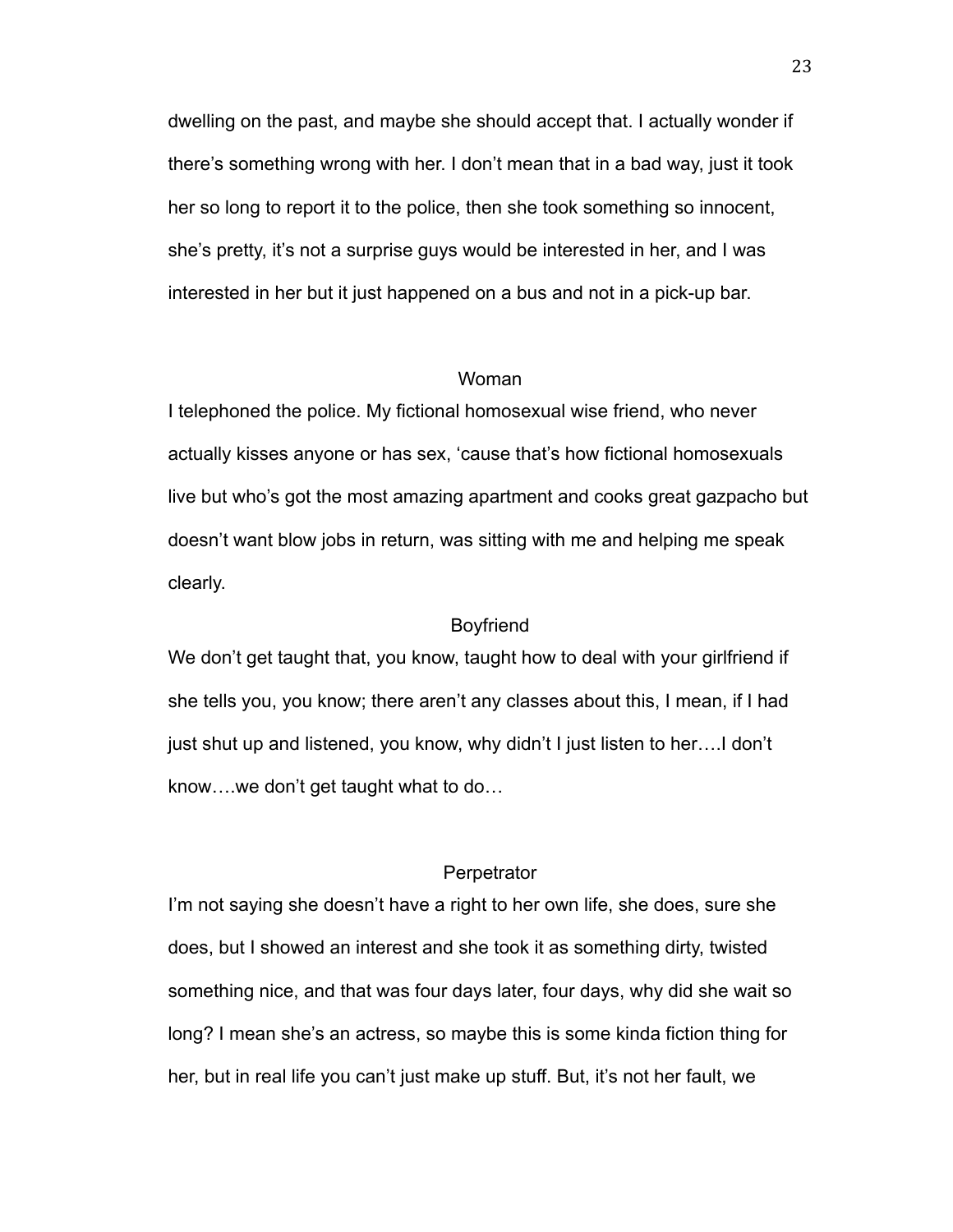should never blame someone who claims to be a victim, ok, we need to feel sorry for them. Don't get me wrong, I don't deny that it must be horrible for her to feel this way, but I wonder why she decided to make a big deal about it.

## Woman

The police arranged to come to my house at about midnight, cause that's when actresses who work in restaurants get off work and are free, and they took my statement. They were kind and they said all the right things, and they made me feel like I was the best, most smartest person in the whole world for talking to them.

### **Perpetrator**

Not all girls would do that, report it. A lot of girls would never say anything. They'd just not do anything. Some would move away, for sure, some would do that, but that's not a big deal, that doesn't mean anything, you just say, sorry like you didn't realize what was going on, and they always say sorry back, almost none of them get mean, then you get off the bus and catch the next one, or decide to go home cause the buses are getting busier, but it's no big deal, so I don't understand why this girl did anything, so maybe she's the one who should go and see a counselor or something.

### Woman

A couple of weeks later they called and told me they'd arrested the guy, and that he would likely be found not-guilty because the security camera on the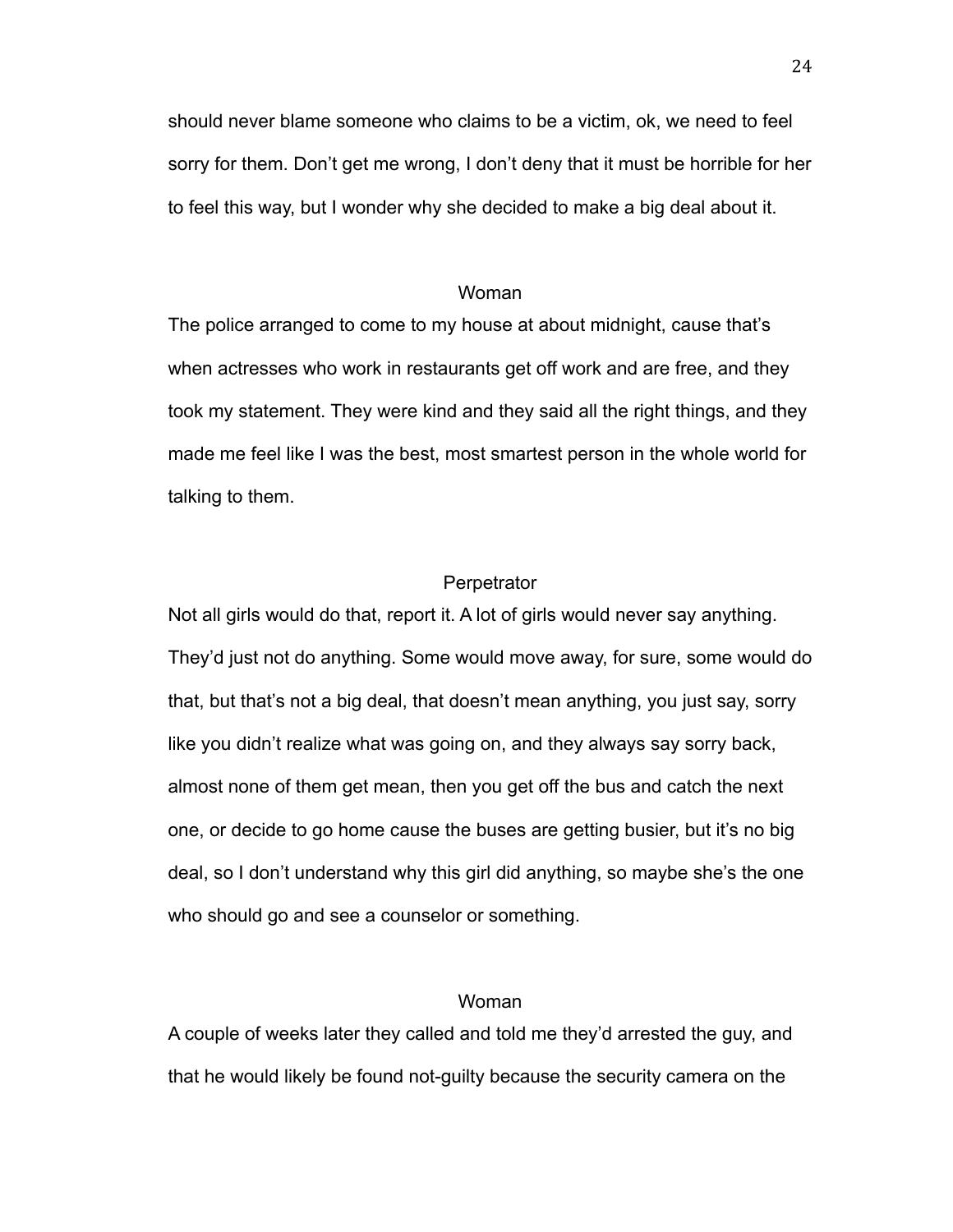bus wasn't aimed in our direction, but he has been charged with sexual assault and he's hired a lawyer, and his family know and his friends know and he's now got a record for sexual assault, and you know what? Good.

### **Perpetrator**

She needs help, and I hope she gets it, cause I'm totally sorry for what happened to her, and how upset she became, totally sorry, even though I'm not guilty of anything, I'm totally sorry, deeply, deeply sorry.

# Boyfriend

You've been great about it, since. You say you don't need to forgive anything, you understand, you want our life to be normal. You tell me you like my grilled-cheese and like the cold kisses after you drink gazpacho….and…I'm afraid. Just afraid. I could be that guy, you know.

#### Woman

The hardest part of this was realizing that my story was no big deal to anyone except me, and to the next woman he does this to but now it's a big deal to him. Him, who would get bolder and bolder and escalate it until a woman is bloodied and attacked in her dorm room, or grabbed while walking to her car, or wake up at night with a hand over her mouth and then people would say, this is terrible this is awful and then they'd say this is a big deal, oh my god this is such a big deal, where do people like this come from. And with that in mind I want to say what happened to me was a big deal, a big fucking deal. I'll